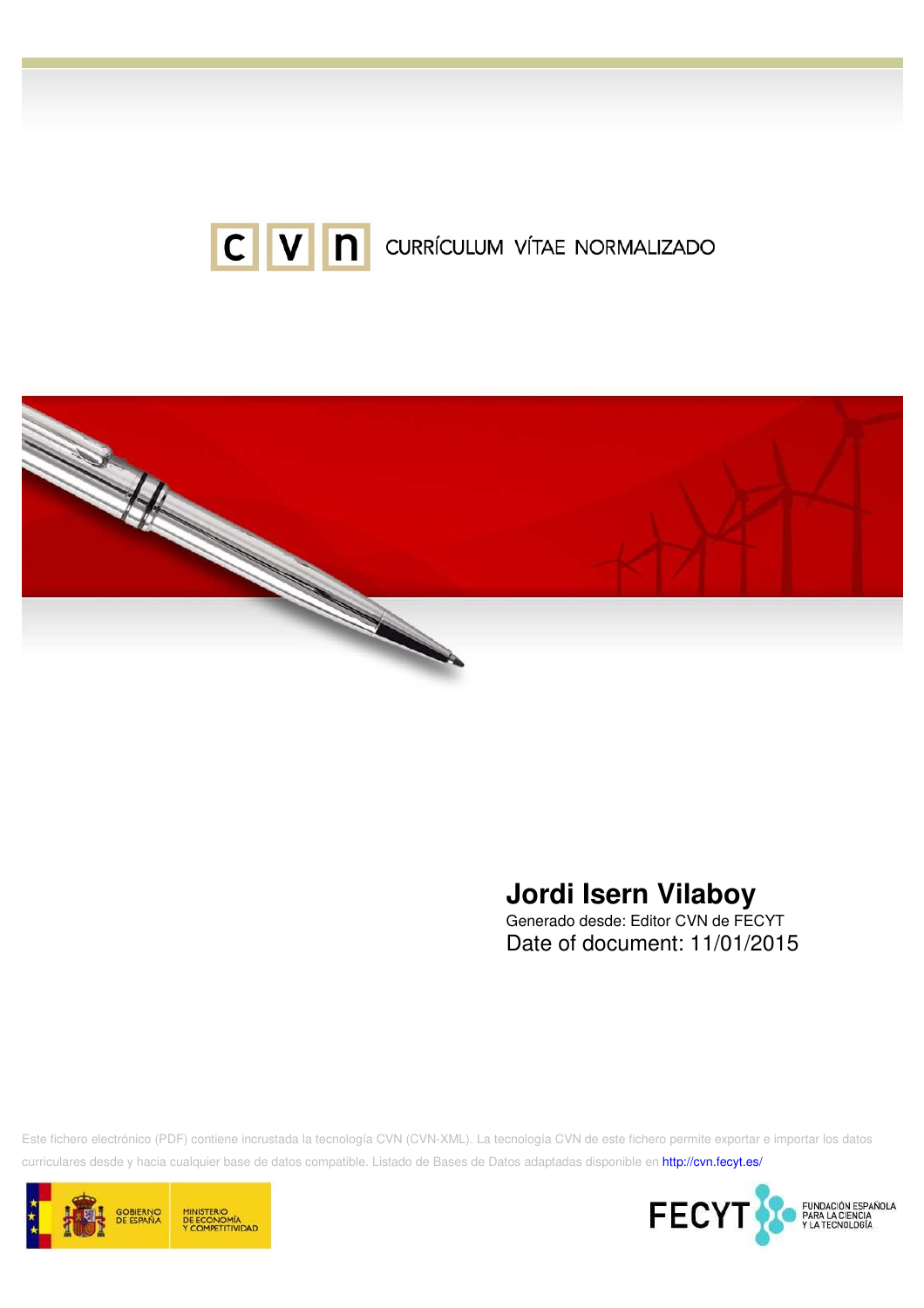

# **Jordi Isern Vilaboy**

| Surname(s):                                                        | <b>Isern Vilaboy</b>                                                             |
|--------------------------------------------------------------------|----------------------------------------------------------------------------------|
| Name:                                                              | Jordi                                                                            |
| Date of birth:                                                     | 10/06/1950                                                                       |
| Gender:                                                            | <b>Male</b>                                                                      |
| Nationality:                                                       | Spain                                                                            |
| Country of birth:                                                  | Spain                                                                            |
| Aut. comm./reg. of birth:                                          | Catalonia                                                                        |
| Contact province:                                                  | <b>Barcelona</b>                                                                 |
| Contact country:                                                   | Spain                                                                            |
| Contact aut. comm./reg.:                                           | Catalonia                                                                        |
| Contact city:                                                      | <b>Barcelona</b>                                                                 |
| Land line phone:                                                   | (34) 932802088                                                                   |
| Email:                                                             | isern@ieec.cat                                                                   |
| <b>Current professional situation</b>                              |                                                                                  |
| Name of institution: Institut Estudis Espacials                    | Type of institution: Foundation                                                  |
| de Catalunya                                                       |                                                                                  |
| Department, service, etc.: Institut Estudis Espacials de Catalunya |                                                                                  |
| Category/position or post: Director                                |                                                                                  |
| Start date: 06/02/1996                                             |                                                                                  |
| <b>Type of contract: Statutory</b>                                 | Type of dedication: Full time                                                    |
|                                                                    | Primary (UNESCO code): 210115 - X-ray sources; 250000 - Earth and space sciences |
| <b>Current professional activity: Director</b>                     |                                                                                  |
|                                                                    |                                                                                  |
| <b>Activity keywords: Space science</b>                            |                                                                                  |
| Name of institution: CSIC                                          | Type of institution: State agency                                                |
| Department, service, etc.: Institut de Ciències de l'Espai         |                                                                                  |
| Category/position or post: Profesor de Investigación CSIC          |                                                                                  |
| <b>Start date: 28/02/1986</b>                                      |                                                                                  |
| Type of contract: Civil servant                                    | Type of dedication: Full time                                                    |
| Primary (UNESCO code): 210110 - Stars                              |                                                                                  |
| Secondary (UNESCO code): 210113 - Super-novae                      |                                                                                  |
| Current professional activity: Profesor de Investigación CSIC      |                                                                                  |
| Activity keywords: Space science; Phisics                          |                                                                                  |
|                                                                    |                                                                                  |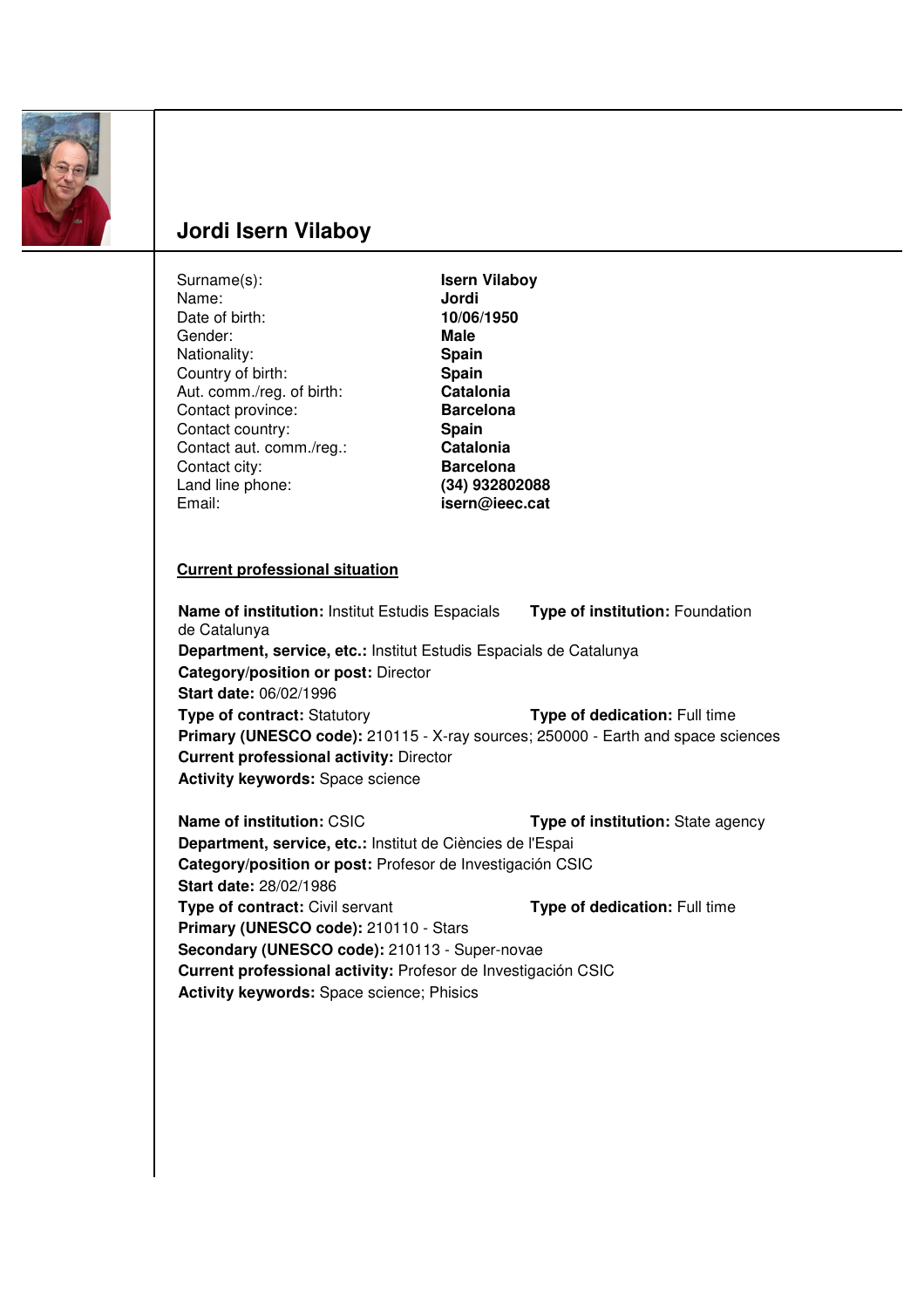## **Previous posts and activities**

|                                                                                                                                                                |                                                                                                                                                                                                    | <b>Name of institution</b>           | Category/position or post    | <b>Start date</b> |  |
|----------------------------------------------------------------------------------------------------------------------------------------------------------------|----------------------------------------------------------------------------------------------------------------------------------------------------------------------------------------------------|--------------------------------------|------------------------------|-------------------|--|
|                                                                                                                                                                | 1                                                                                                                                                                                                  | Universitat de Barcelona             | Profesor Titular Universidad | 11/06/1984        |  |
|                                                                                                                                                                | $\mathbf{2}$                                                                                                                                                                                       | Universitat de Barcelona             | Profesor Agregado Interino   | 01/09/1983        |  |
|                                                                                                                                                                | 3                                                                                                                                                                                                  | Universitat Politècnica de Catalunya | Profesor Encargado de Curso  | 01/09/1976        |  |
|                                                                                                                                                                | 4                                                                                                                                                                                                  | Universitat de Barcelona             | Profesor Encargado de Curso  | 01/09/1974        |  |
|                                                                                                                                                                | 1 Name of institution: Universitat de Barcelona<br>Category/position or post: Profesor Titular Universidad<br>Start date: 11/06/1984<br>Duration: 1 year - 8 months - 19<br>days                   |                                      |                              |                   |  |
| 2 Name of institution: Universitat de Barcelona<br>Category/position or post: Profesor Agregado Interino<br><b>Start date: 01/09/1983</b><br>Duration: 1 year  |                                                                                                                                                                                                    |                                      |                              |                   |  |
|                                                                                                                                                                | 3 Name of institution: Universitat Politècnica de Catalunya<br>Category/position or post: Profesor Encargado de Curso<br>Start date: 01/09/1976<br><b>Duration:</b> 1 year - 12 months - 4<br>days |                                      |                              |                   |  |
| 4 Name of institution: Universitat de Barcelona<br>Category/position or post: Profesor Encargado de Curso<br><b>Start date: 01/09/1974</b><br>Duration: 4 year |                                                                                                                                                                                                    |                                      |                              |                   |  |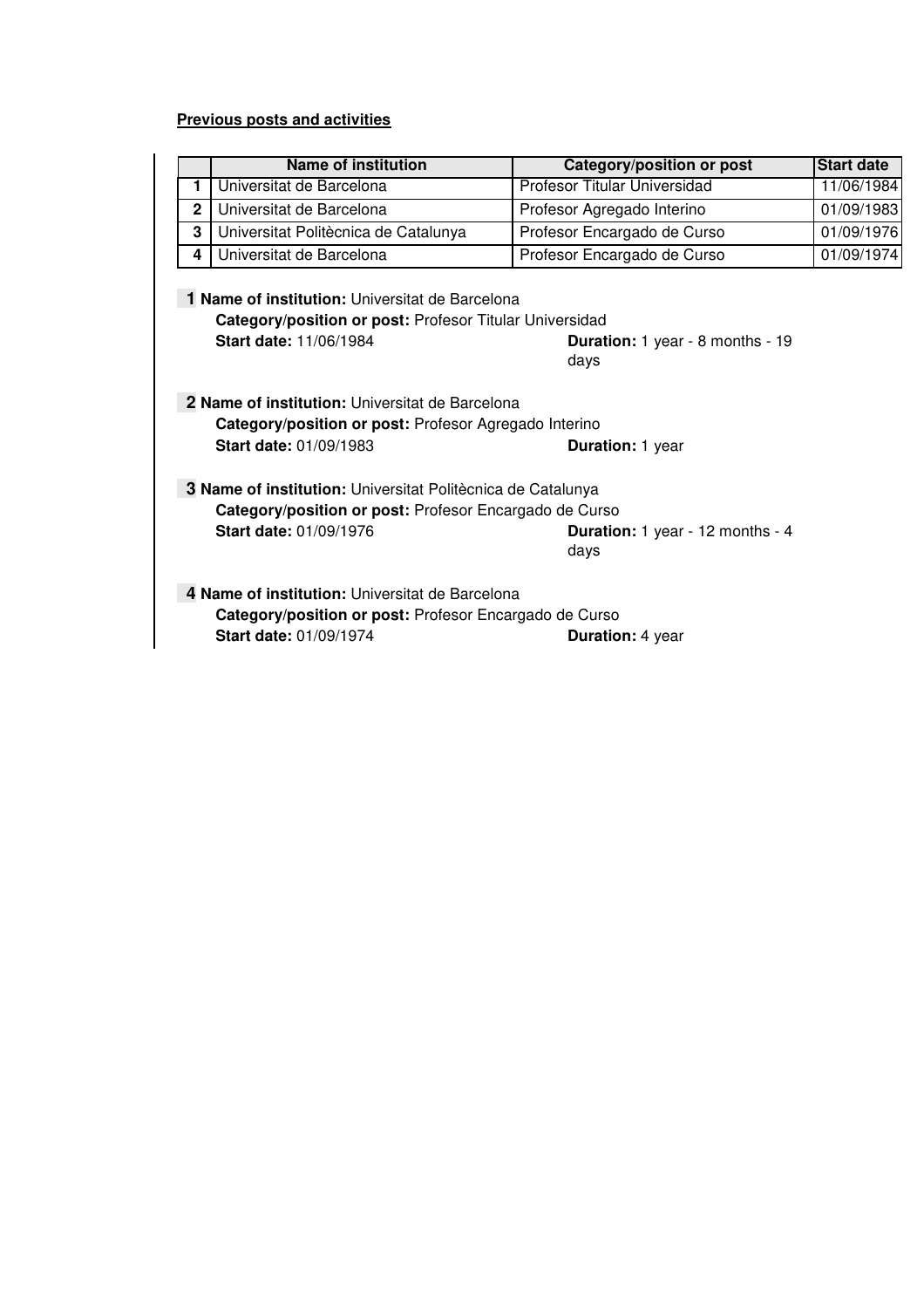## **Official training received**

## **University education**

## University degrees, engineering degrees or master's degrees

**Name of qualification:** Ciencias Físicas **institution issuing the qualification:** Universitat de Barcelona **Date of qualification:** 05/07/1972

#### **Doctorates**

**Doctorate programme:** Ciencias Físicas **University issuing the qualification:** Barcelona University **Date of qualification:** 18/09/1972

#### **Language skills**

| Language | <b>Speaking</b> | Reading         | Writing  |
|----------|-----------------|-----------------|----------|
| English  | Advanced        | Advanced        | Advanced |
| Catalan  | Advanced        | Advanced        | Advanced |
| Spanish  | Advanced        | Advanced        | Advanced |
| French   | Advanced        | <b>Advanced</b> | Advanced |

## **Teaching activity**

## **Supervision of dissertations and/or final projects**

- **1 Project title:** Evolució quimiodinàmica de la Galàxia **University issuing the qualification:** Universitat de Barcelona **Doctorate student:** Artigas, A. **Date of reading:** 16/11/2010
- **2 Project title:** Gamma Ray Emission from Type Ia Supernovae **University issuing the qualification:** Universitat Politècnica de Catalunya **Doctorate student:** Hirschmann, A. **Date of reading:** 03/07/2009
- **3 Project title:** Gravitational wave radiation from single and binary white dwarfs **University issuing the qualification:** Universitat Politècnica de Catalunya **Doctorate student:** Lorén-Aguilar, P. **Date of reading:** 30/04/2009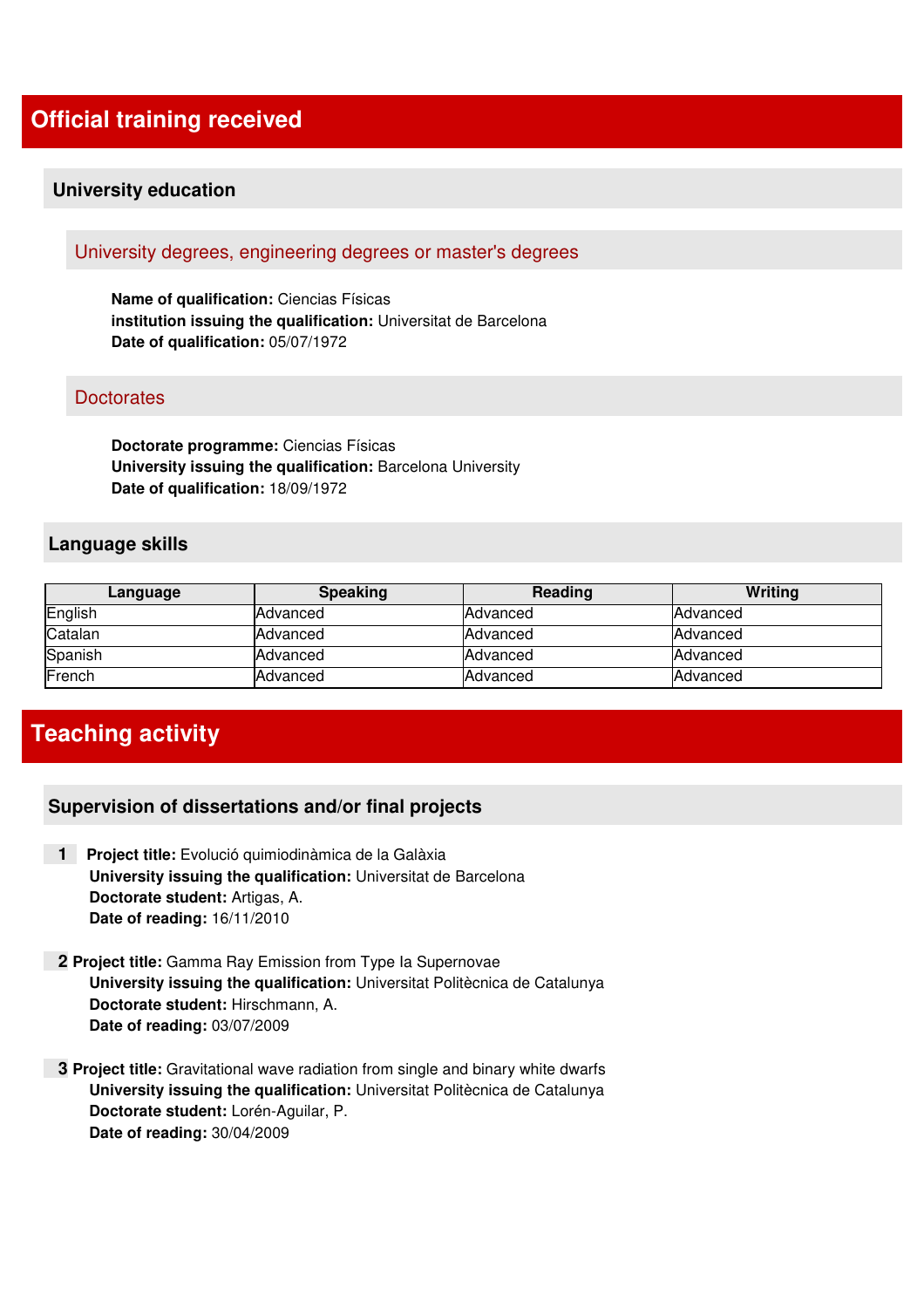- **Project title:** Testing the initial-final mass relationship of white dwarfs **4University issuing the qualification:** Universitat Politècnica de Catalunya **Doctorate student:** Catalán, S. **Date of reading:** 13/03/2008
- **Project title:** Col·lisions d'objectes compactes amb SPH **5 University issuing the qualification:** Universitat de **Barcelona Doctorate student:** Josep Guerrero Solé **Date of reading:** 05/12/2001 **Type of institution:** University
- **Project title:** Structure and evolution of stars in the low main sequence **6 University issuing the qualification:** Universitat de Barcelona **Doctorate student:** Aparicio, J. M. **Date of reading:** 01/02/1994
- **Project title:** Modelos de curva de luz de las supernovas de tipo Ia **7 University issuing the qualification:** Universitat de Barcelona **Doctorate student:** Domínguez, I. **Date of reading:** 01/02/1991
- **Project title:** Nucleosintesis y curvas de luz de las supernovas de tipo Ia **8 University issuing the qualification:** Universitat de Barcelona **Doctorate student:** Bravo, E. **Date of reading:** 01/02/1991
- **Project title:** El diagrama de fases del plasma de carbono-oxígeno y la función de luminosidad de las enanas **9** blancas **University issuing the qualification:** Universitat de Barcelona **Doctorate student:** García-Berro, E. **Date of reading:** 01/02/1990
- **Project title:** Influencia de la solidificación en la desetabilización de enanas blancas pertenecientes a sistemas **10** estelares dobles **University issuing the qualification:** Universitat de Barcelona **Doctorate student:** Hernanz, M. **Date of reading:** 03/02/1986
- **Project title:** Modelos de curva de luz de las supernovas de tipo I **11 University issuing the qualification:** Universitat de Barcelona **Doctorate student:** López-Hermoso, Rosario **Date of reading:** 01/02/1985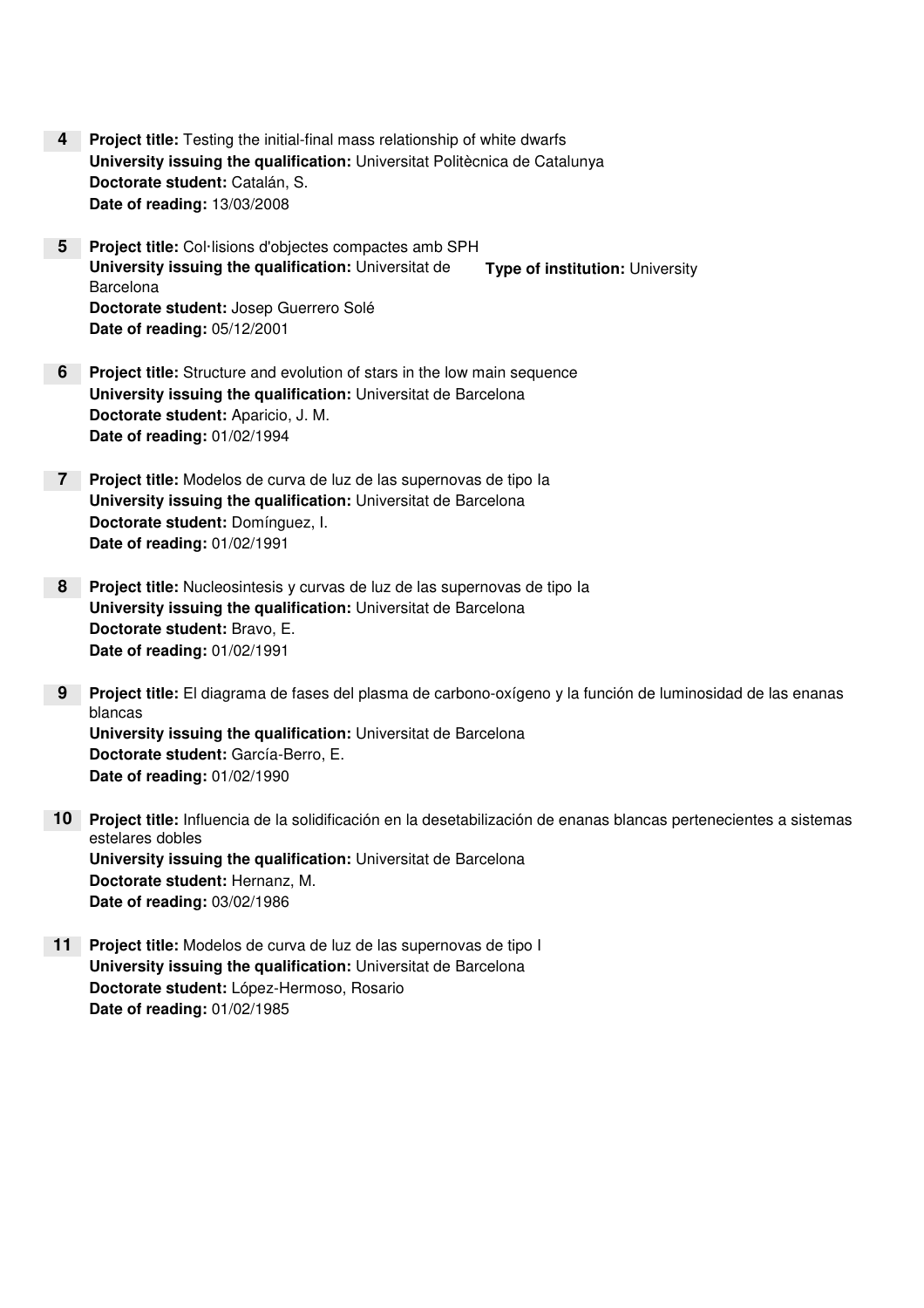## **Experience in science and technology**

## **Scientific or technological activity**  Participation in R&D&I projects funded in competitive calls by public or private bodies  **1 Name of the project:** Desarrollo y explotación de la misión LISAPathfinder y contribuciones al universo gravitatorio y STE-QUEST **Institution where project took place:** Institut d`Estudis Espacials de Catalunya **City:** Barcelona, Catalonia, Spain **Type of institution:** Foundation **Head(s) researcher(s):** Carlos Fernández Sopuerta; Jordi Isern Vilaboy **Number of researchers:** 10 **Start-End date:** 01/01/2014 - 31/12/2015  **2 Name of the project:** Astrofísica espacial estel·lar i planetària **Head(s) researcher(s):** Ignasi Ribas **Funding institution or bodies:**  AGAUR **Start-End date:** 01/09/2009 - 31/08/2014 **Duration of the project:** 5 years **Total amount:** 42,64  **3 Name of the project:** LA FRONTERA DEL MEV: UN RETO PARA LA INSTRUMENTACION Y UNA VENTANA INDISPENSABLE PARA EL ESTUDIO DE LAS EXPLOSIONES ESTELARES **Head(s) researcher(s):** Margarita Hernanz **Funding institution or bodies:**  MICINN **Start-End date:** 01/01/2012 - 31/12/2013 **Duration of the project:** 2 years **Total amount:** 484  **4 Name of the project:** Física de los objetos compactos: II, condiciones iniciales y diagnóstico de la explosión **Head(s) researcher(s):** Jordi Isern **Funding institution or bodies:**  MICINN **Start-End date:** 01/07/2010 - 30/06/2013 **Duration of the project:** 3 years **Total amount:** 110  **5 Name of the project:** Astrofísica de rayos gamma en el rango del MeV: un reto para la instrumentación y una ventana indispensable para la astrofísica nuclear **Head(s) researcher(s):** Margarita Hernanz **Funding institution or bodies:**  MICINN **Start-End date:** 01/01/2009 - 31/03/2012 **Duration of the project:** 3 years - 2 months - 29 days **Total amount:** 617,1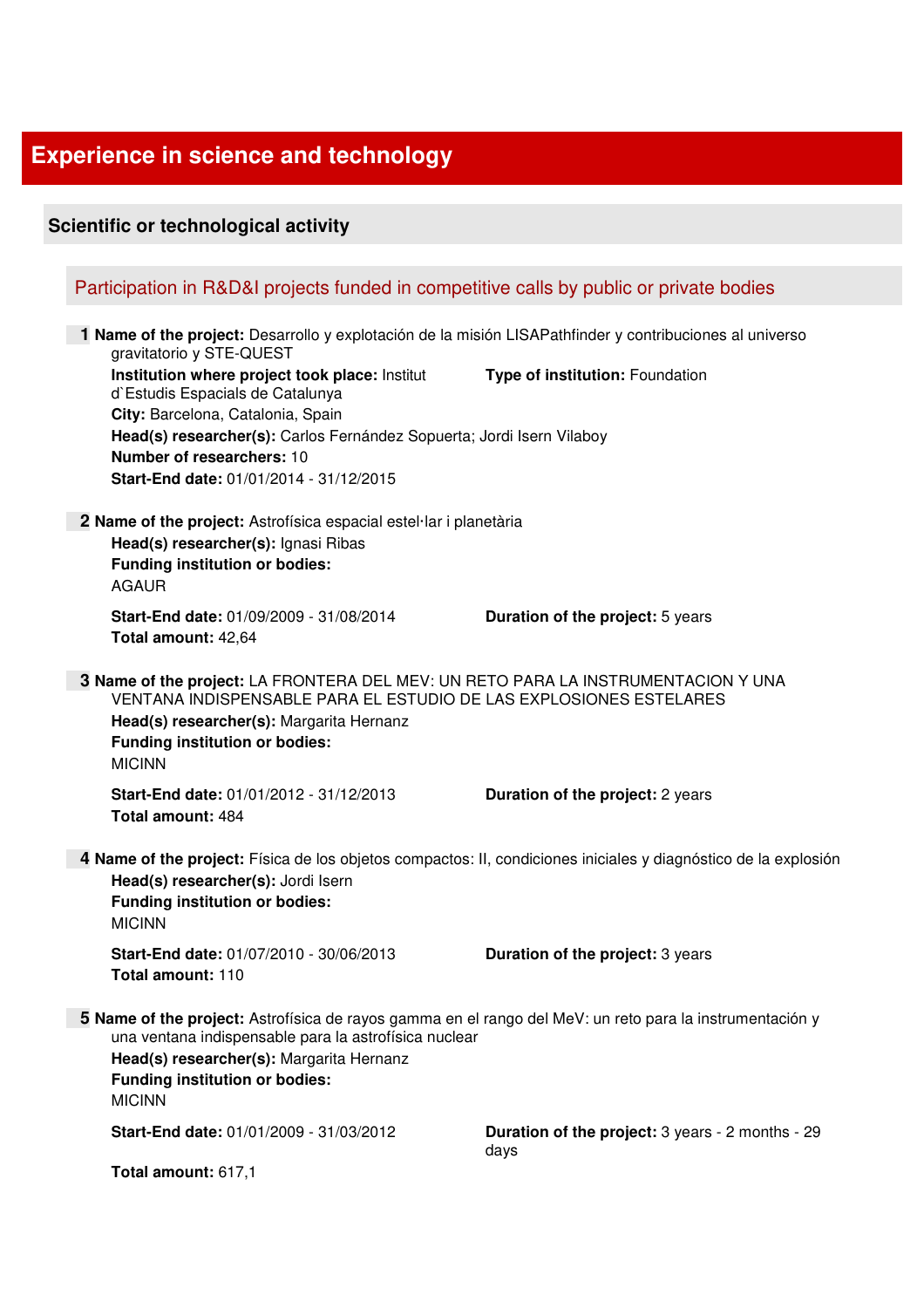| 6 Name of the project: Cosmology and Astrophysics in Higher Order Gravity<br>Head(s) researcher(s): Emilio Elizalde |                                                                                                                                                                                                                                                                                                                                                  |                                                                       |  |
|---------------------------------------------------------------------------------------------------------------------|--------------------------------------------------------------------------------------------------------------------------------------------------------------------------------------------------------------------------------------------------------------------------------------------------------------------------------------------------|-----------------------------------------------------------------------|--|
|                                                                                                                     | Start-End date: 01/04/2009 - 31/03/2011<br>Total amount: 16,65                                                                                                                                                                                                                                                                                   | <b>Duration of the project:</b> 1 year - 12 months - 4 days           |  |
|                                                                                                                     | <b>7 Name of the project:</b> Plano focal de Cd(Zn)Te para un telescopio de rayos gamma<br>Institution where project took place: University of Coimbra (Portugal)<br>Head(s) researcher(s): Margarita Hernanz<br><b>Funding institution or bodies:</b><br>MICINN, Acciones Integradas Hispano-Portuguesas                                        |                                                                       |  |
|                                                                                                                     | Start-End date: 01/01/2009 - 31/12/2010<br>Total amount: 8,5                                                                                                                                                                                                                                                                                     | <b>Duration of the project:</b> 1 year - 12 months - 4 days           |  |
|                                                                                                                     | 8 Name of the project: Preparación de la participación española en la misión Gamma-Ray Imager:<br>astronomía gamma de alta precisión<br>Head(s) researcher(s): Margarita Hernanz<br><b>Funding institution or bodies:</b><br>MEC Plan Nacional del Espacio                                                                                       |                                                                       |  |
|                                                                                                                     | Start-End date: 01/10/2007 - 31/12/2008<br>Total amount: 196,38                                                                                                                                                                                                                                                                                  | <b>Duration of the project:</b> 1 year - 3 months - 2 days            |  |
|                                                                                                                     | 9 Name of the project: Antarctic Research, a European Network for Astrophysics<br><b>Role: Researcher</b><br>Institution where project took place: UNSA<br>Head(s) researcher(s): Epchtein, N.<br><b>Funding institution or bodies:</b><br>European Commission - Research Directorate-General, FP6                                               |                                                                       |  |
|                                                                                                                     | Start-End date: 01/01/2006 - 31/12/2008<br><b>Total amount: 1.355.600</b><br><b>Dedication: Part time</b>                                                                                                                                                                                                                                        | <b>Duration of the project: 3 years</b><br>Sub-project amount: 50.000 |  |
|                                                                                                                     | 10 Name of the project: Astrofísica estelar espacial<br>Head(s) researcher(s): Margarita Hernanz<br><b>Funding institution or bodies:</b><br><b>AGAUR</b>                                                                                                                                                                                        |                                                                       |  |
|                                                                                                                     | Start-End date: 22/12/2005 - 21/12/2008<br>Total amount: 42.200                                                                                                                                                                                                                                                                                  | Duration of the project: 3 years                                      |  |
|                                                                                                                     | 11 Name of the project: Aprovechamiento científico de INTEGRAL, XMM-Newton y Chandra y viabilidad de<br>futuras misiones de astronomía gamma : estudio de la combustión termonuclear en estrellas compactas<br>Head(s) researcher(s): Margarita Hernanz<br><b>Funding institution or bodies:</b><br>MEC (Plan Nacional Astronomía y Astrofísica) |                                                                       |  |
|                                                                                                                     | Start-End date: 28/12/2004 - 27/12/2007                                                                                                                                                                                                                                                                                                          | Duration of the project: 2 years - 12 months - 4<br>days              |  |
|                                                                                                                     | Total amount: 144                                                                                                                                                                                                                                                                                                                                |                                                                       |  |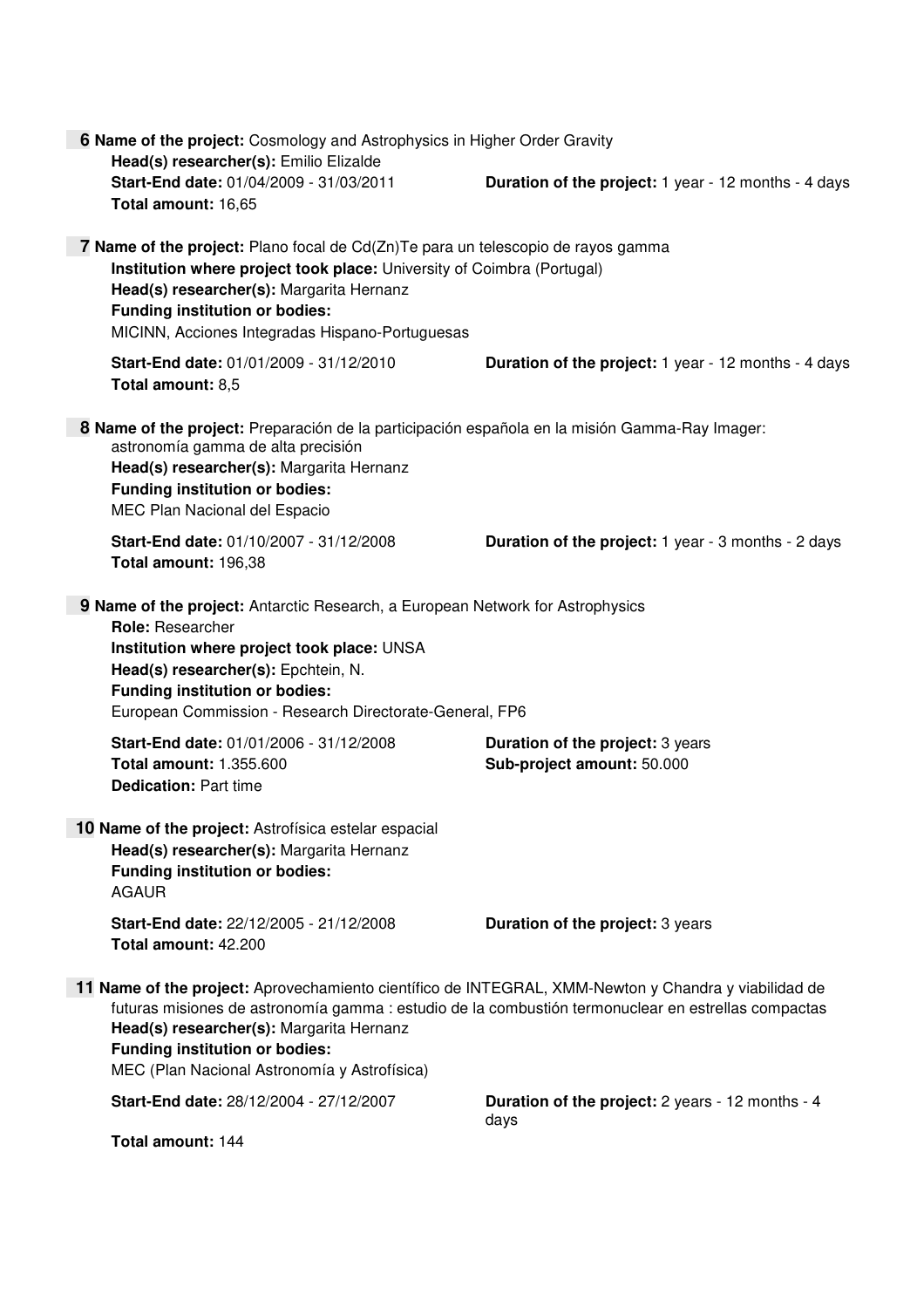**12 Name of the project:** Telescopio IRAIT: diseño y construcción de los sistemas ópticos secundario y terciario **Institution where project took place:** University of **Type of institution:** University Granada **Head(s) researcher(s):** Carlos Abia; Inmaculada Domínguez; Jordi Isern Vilaboy **Number of researchers:** 3 **Funding institution or bodies:**  Ministry of Education and Science **Start-End date:** 01/12/2004 - 01/12/2005 **Duration of the project:** 1 year **Total amount:** 140.000  **13 Name of the project:** Estudio del subsistema de diagnóstico y procesador en la misión LISA Pathfinder **Head(s) researcher(s):** José Alberto Lobo **Funding institution or bodies:**  Ministerio de Ciencia y Tecnología (MCyT) **Start-End date:** 04/06/2004 - 03/06/2005 **Duration of the project:** 12 months - 4 days **Total amount:** 200.000  **14 Name of the project:** LENTE DE FOCALIZACION DE RAYOS GAMMA CLAIRE: REALIZACION DE UN ENSAYO DE CALIBRACION **Head(s) researcher(s):** Margarita Hernanz **Funding institution or bodies:**  Ministerio de Educación, Política Social y Deporte **Type of institution:** State agency **Start-End date:** 07/04/2004 - 06/04/2005 **Duration of the project:** 12 months - 4 days **Total amount:** 12  **15 Name of the project:** ESTUDIOS PRELIMINARES PARA LA PARTICIPACION ESPAÑOLA EN LA MISION LISA **Head(s) researcher(s):** José Alberto Lobo **Funding institution or bodies:**  Ministerio de Ciencia y Tecnología (MCyT) **Start-End date:** 06/05/2003 - 05/05/2004 **Duration of the project:** 1 year **Total amount:** 20.000  **16 Name of the project:** Problemas actuales de la Astrofísica Numérica **Institution where project took place:** Keldysh Institute (Russia) **Head(s) researcher(s):** Jordi Isern Vilaboy **Funding institution or bodies:**  INTAS (EU) **Start-End date:** 01/01/1998 - 31/12/1999 **Duration of the project:** 1 year - 12 months - 4 days **Total amount:** 0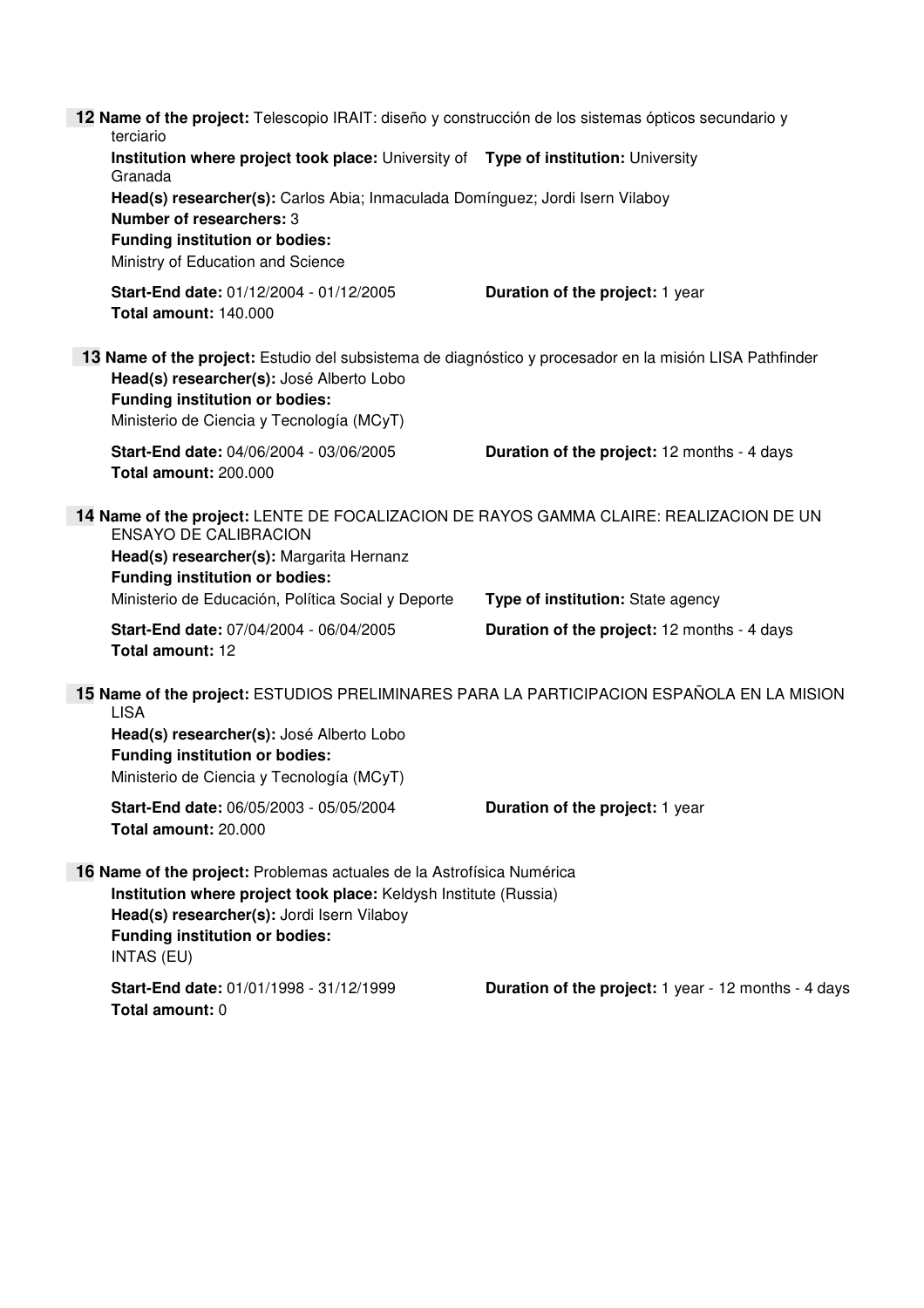## Participation in R&D&I non-competitive projects, contracts or agreements with administrations or public or private bodies

**Name of the project:** Observatori Astronòmic del Montsec **Role:** Coordinator of total project, network or consortium **Head researcher:** Jordi Isern Vilaboy; Xavier Palau; Ignasi Ribas; Jordi Torra Roca **Number of researchers:** 20 **Participating bodies:** CSIC; Fundació Oró; Institut d`Estudis Espacials de Catalunya; Universitat Politècnica de Catalunya; Universitat de Barcelona **Funding institution or bodies:**  Direcció General de Recerca **Type of institution:** Generalitat Catalunya **City:** Barcelona, Catalonia, Spain

**Start date:** 01/03/2007 **Total amount:** 572

## **Scientific and technological activities**

## **Scientific production**

## Publications, scientific and technical documents

 **1** M. M. Miller Bertolami. Revisiting the axion bounds from the Galactic white dwarf luminosity function. JCAP. 10, pp. 69. 10/2014.

#### **Type of production:** Article **Format:** Journal

- **2** I.~G. {Irastorza}; F.~T. {Avignone}; G. {Cantatore}; J.~M. {Carmona}; S. {Caspi}; S.~A. {Cetin}; F.~E. {Christensen}; A. {Dael}; T. {Dafni}; M. {Davenport}; A.~V. {Derbin}; K. {Desch}; A. {Diago}; B. {D{\"o}brich}; A. {Dudarev}; C. {Eleftheriadis}; G. {Fanourakis}; E. {Ferrer-Ribas}; J. {Gal{\'a}n}; J.~A. {Garc{í}a}; J.~G. {Garza}; T. {Geralis}; B. {Gimeno}; I. {Giomataris}; S. {Gninenko}; H. {G{\'o}mez}; E. {Guendelman}; C.~J. {Hailey}; T. {Hiramatsu}; D.~H.~H. {Hoffmann}; D. {Horns}; F.~J. {Iguaz}; J. {Isern}; A.~C. {Jakobsen}; J. {Jaeckel}; K. {Jakov{\v c}i{\'c}}; J. {Kaminski}; M. {Kawasaki}; M. {Kr{\v c}mar}; C. {Krieger}; B. {Laki{\'c}}; A. {Lindner}; A. {Liolios}; G. {Luz{\'o}n}; I. {Ortega}; T. {Papaevangelou}; M.~J. {Pivovaroff}; G. {Raffelt}; J. {Redondo}; A. {Ringwald}; S. {Russenschuck}; J. {Ruz}; K. {Saikawa}; I. {Savvidis}; T. {Sekiguchi}; I. {Shilon}; P. {Sikivie}; H. {Silva}; H. {ten Kate}; A. {Tomas}; S. {Troitsky}; T. {Vafeiadis}; K. {van Bibber}; P. {Vedrine}; J.~A. {Villar}; J.~K. {Vogel}; L. {Walckiers}; W. {Wester}; S.~C. {Yildiz}; K. {Zioutas}. Future axion searches with the International Axion Observatory (IAXO). Journal of Physics Conference Series. 460 - 1, pp. 012002 - 012002. 10/2013. **Type of production:** Article **Format:** Journal
- **3** G. {Aznar-Sigu{\'a}n}; E. {Garc{í}a-Berro}; P. {Lor{\'e}n-Aguilar}; J. {Jos{\'e}}; J. {Isern}. Detonations in white dwarf dynamical interactions. MNRAS. 434, pp. 2539 - 2555. 09/2013. **Type of production:** Article **Format:** Journal
- **4** H.~K. {Dreiner}; J.-F. {Fortin}; J. {Isern}; L. {Ubaldi}. White dwarfs constrain dark forces. \prd. 88 4, pp. 043517 043517. 08/2013.

**Type of production:** Article **Format:** Journal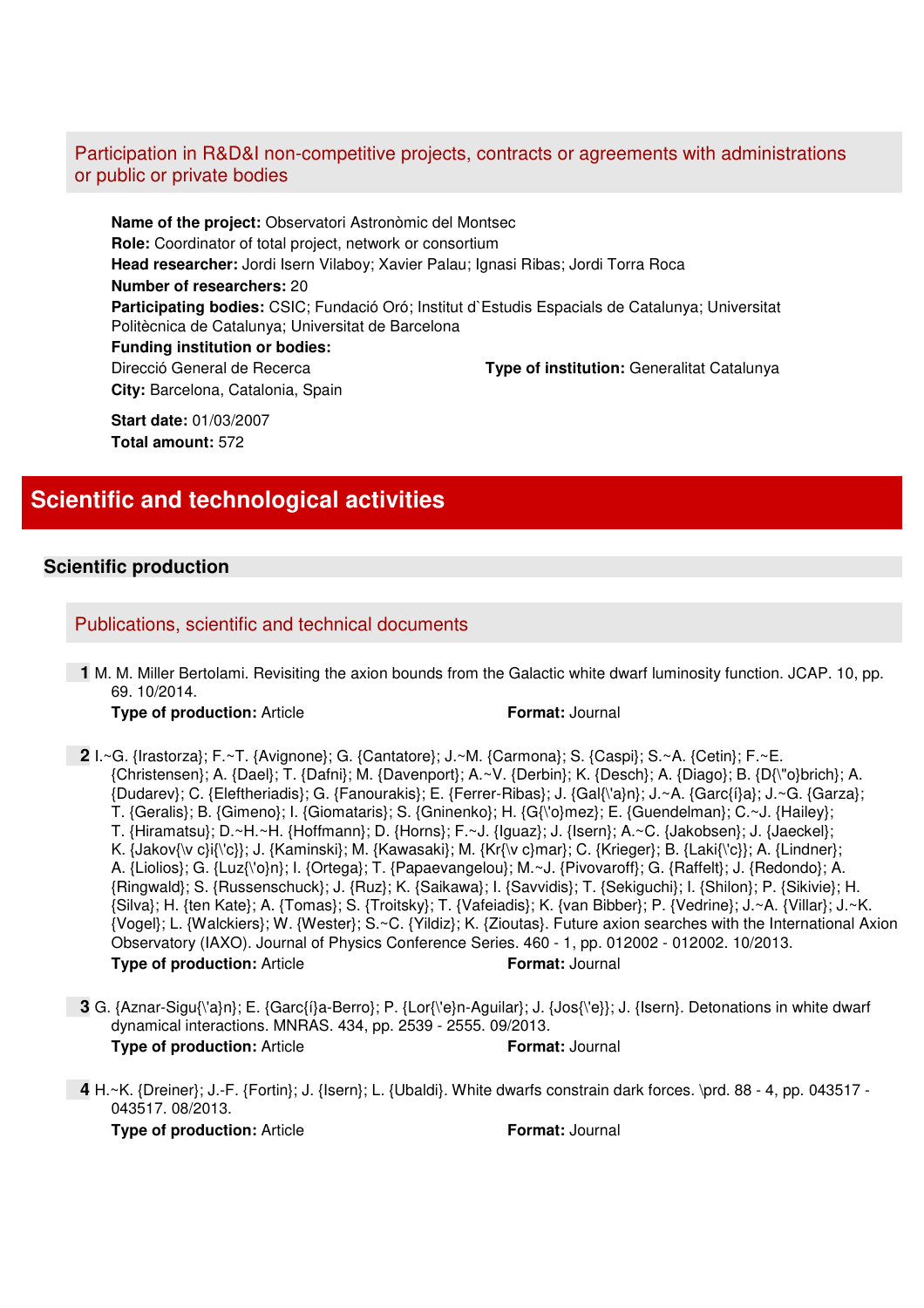- **5** Kulebi, B.; Ek\c si, K. Y.; Lorén-Aguilar, P.; Isern, J.; García-Berro, E.Magnetic white dwarfs with debris discs. Monthly Notices of the Royal Astronomical Society. 431, pp. 2778 - 2788. 01/05/2013. **Type of production:** Article **Format:** Scientific and technical document or report
- **6** Isern, J.; Jean, P.; Bravo, E.; Diehl, R.; Knödlseder, J.; Domingo, A.; Hirschmann, A.; Hoeflich, P.; Lebrun, F.; Renaud, M.; Soldi, S.; Elias-Rosa, N.; Hernanz, M.; Kulebi, B.; Zhang, X.; Badenes, C.; Domínguez, I.; Garcia-Senz, D.; Jordi, C.; Lichti, G.; Vedrenne, G.; Von Ballmoos, P.Observation of SN2011fe with INTEGRAL. I. Pre-maximum phase. Astronomy and Astrophysics. 552, pp. A97 - 0. 01/04/2013. **Type of production:** Article **Format:** Scientific and technical document or report
- **7** Córsico, A. H.; Althaus, L. G.; Romero, A. D.; Mukadam, A. S.; García-Berro, E.; Isern, J.; Kepler, S. O.; Corti, M. A.An independent limit on the axion mass from the variable white dwarf star R548. Journal of Cosmology and Astroparticle Physics. 12, pp. 10 - 0. 01/12/2012. **Type of production:** Article **Format:** Scientific and technical document or report
- **8** Córsico, A. H.; Althaus, L. G.; Miller Bertolami, M. M.; Romero, A. D.; García-Berro, E.; Isern, J.; Kepler, S. O.The rate of cooling of the pulsating white dwarf star G117-B15A: a new asteroseismological inference of the axion mass. Monthly Notices of the Royal Astronomical Society. 424, pp. 2792 - 2799. 01/08/2012. **Type of production:** Article **Format:** Scientific and technical document or report
- **9** von Ballmoos, P.; Alvarez, J.; Barrière, N.; Boggs, S.; Bykov, A.; Del Cura Velayos, J. M.; Frontera, F.; Hanlon, L.; Hernanz, M.; Hinglais, E.; Isern, J.; Jean, P.; Knödlseder, J.; Kuiper, L.; Leising, M.; Pirard, B.; Prost, J. -.; da Silva, R. M. C.; Takahashi, T.; Tomsick, J.; Walter, R.; Zoglauer, A.A DUAL mission for nuclear astrophysics. Experimental Astronomy. pp. 24 - 0. 01/04/2012. **Type of production:** Article **Format:** Scientific and technical document or report
- **10** Charbonnel, C.; Limongi, M.; D'Antona, F.; Fontaine, G.; Isern, J.; Lattanzio, J. C.; Leitherer, C.; van Loon, J. T.; Weiss, A.; Youngelson, L. R.Commission 35: Stellar Constitution. Transactions of the International Astronomical Union, Series A. 28, pp. 161 - 189. 01/04/2012. **Type of production:** Article **Format:** Scientific and technical document or report
- **11** García-Berro, E.; Lorén-Aguilar, P.; Aznar-Siguán, G.; Torres, S.; Camacho, J.; Althaus, L. G.; Córsico, A. H.; Kulebi, B.; Isern, J.Double Degenerate Mergers as Progenitors of High-field Magnetic White Dwarfs. Astrophysical Journal. 749, pp. 25 - 0. 01/04/2012. **Type of production:** Article **Format:** Scientific and technical document or report
- **12** Althaus, L. G.; García-Berro, E.; Isern, J.; Córsico, A. H.; Miller Bertolami, M. M.New phase diagrams for dense carbon-oxygen mixtures and white dwarf evolution. Astronomy and Astrophysics. 537, pp. A33 - 0. 01/01/2012. **Type of production:** Article **Format:** Scientific and technical document or report
- **13** Isern, J.; Bravo, E.; Knodlseder, J.; Diehl, R.; Domingo, A.; Hirschmann, A.; Hoeflich, P.; Elias-Rosa, N.; Hernanz, M.; Zhang, X.; Badenes, C.; Dominguez, I.; Kulebi, B.; Garcia, D.; Jordi, C.; Lichti, G.; Vedrenne, G.; von Ballmoos, P.Constraints on the gamma-ray emission of SN 2011fe after the maximum of light as obtained by INTEGRAL/SPI. The Astronomer's Telegram. 3822, pp. 1 - 0. 01/12/2011. **Type of production:** Article **Format:** Scientific and technical document or report
- **14** Bravo, E.; Piersanti, L.; Domínguez, I.; Straniero, O.; Isern, J.; Escartin, J. A.Type Ia supernovae and the \$^12\$C+\$^12\$C reaction rate. Astronomy and Astrophysics. 535, pp. A114 - 0. 01/11/2011. **Type of production:** Article **Format:** Scientific and technical document or report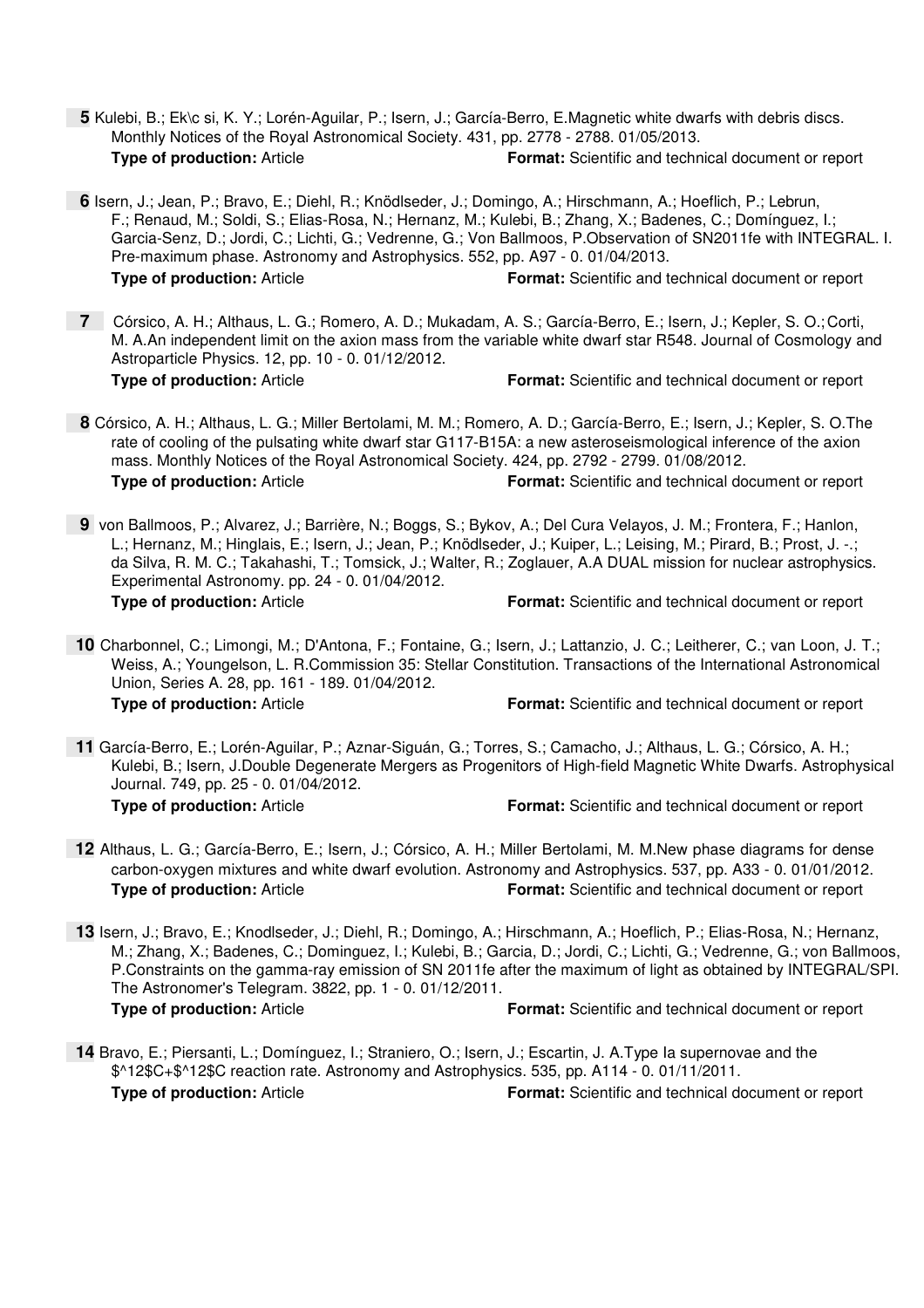**15** Isern, J.; Jean, P.; Bravo, E.; Knodlseder, J.; Diehl, R.; Hirschmann, A.; Elias-Rosa, N.; Hernanz, M.; Badenes, C.; Dominguez, I.; Kulebi, B.; Garcia, D.; Jordi, C.; Lichti, G.; Vedrenne, G.; von Ballmoos, P.Bounds to the gamma--ray flux emitted by SN 2011fe before the maximum of light as obtained by INTEGRAL/SPI. The Astronomer's Telegram. 3683, pp. 1 - 0. 01/10/2011.

**Type of production:** Article **Format:** Scientific and technical document or report

 **16** García-Berro, E.; Torres, S.; Renedo, I.; Camacho, J.; Althaus, L. G.; Córsico, A. H.; Salaris, M.; Isern, J.The white-dwarf cooling sequence of NGC 6791: a unique tool for stellar evolution. Astronomy and Astrophysics. 533, pp. A31 - 0. 01/09/2011.

**Type of production:** Article **Format:** Scientific and technical document or report

 **17** Longland, R.; Lorén-Aguilar, P.; José, J.; García-Berro, E.; Althaus, L. G.; Isern, J.Nucleosynthesis during the Merger of White Dwarfs and the Origin of R Coronae Borealis Stars. Astrophysical Journal Letters. 737, pp. L34 - 0. 01/08/2011.

**Type of production:** Article **Format:** Scientific and technical document or report

 **18** Feroci, M.; Stella, L.; van der Klis, M.; Courvoisier, T. J. -.; Hernanz, M.; Hudec, R.; Santangelo, A.; Walton, D.; Zdziarski, A.; Barret, D.; Belloni, T.; Braga, J.; Brandt, S.; Budtz-J\orgensen, C.; Campana, S.; den Herder, J. -.; Huovelin, J.; Israel, G. L.; Pohl, M.; Ray, P.; Vacchi, A.; Zane, S.; Argan, A.; Attinà, P.; Bertuccio, G.; Bozzo, E.; Campana, R.; Chakrabarty, D.; Costa, E.; de Rosa, A.; Del Monte, E.; di Cosimo, S.; Donnarumma, I.; Evangelista, Y.; Haas, D.; Jonker, P.; Korpela, S.; Labanti, C.; Malcovati, P.; Mignani, R.; Muleri, F.; Rapisarda, M.; Rashevsky, A.; Rea, N.; Rubini, A.; Tenzer, C.; Wilson-Hodge, C.; Winter, B.; Wood, K.; Zampa, G.; Zampa, N.; Abramowicz, M. A.; Alpar, M. A.; Altamirano, D.; Alvarez, J. M.; Amati, L.; Amoros, C.; Antonelli, L. A.; Artigue, R.; Azzarello, P.; Bachetti, M.; Baldazzi, G.; Barbera, M.; Barbieri, C.; Basa, S.; Baykal, A.; Belmont, R.; Boirin, L.; Bonvicini, V.; Burderi, L.; Bursa, M.; Cabanac, C.; Cackett, E.; Caliandro, G. A.; Casella, P.; Chaty, S.; Chenevez, J.; Coe, M. J.; Collura, A.; Corongiu, A.; Covino, S.; Cusumano, G.; D'Amico, F.; Dall'Osso, S.; de Martino, D.; de Paris, G.; di Persio, G.; di Salvo, T.; Done, C.; Dov\v ciak, M.; Drago, A.; Ertan, U.; Fabiani, S.; Falanga, M.; Fender, R.; Ferrando, P.; Della Monica Ferreira, D.; Fraser, G.; Frontera, F.; Fuschino, F.; Gálvez, J.; Gandhi, P.; Giommi, P.; Godet, O.; Gö\v gü\c s, E.; Goldwurm, A.; Götz, D.; Grassi, M.; Guttridge, P.; Hakala, P.; Henri, G.; Hermsen, W.; Horak, J.; Hornstrup, A.; in't Zand, J. J. M.; Isern, J.; Kalemci, E.; Kanbach, G.; Karas, V.; Kataria, D.; Kennedy, T.; Klochkov, D.; Klu\'zniak, W.; Kokkotas, K.; Kreykenbohm, I.; Krolik, J.; Kuiper, L.; Kuvvetli, I.; Kylafis, N.; Lattimer, J. M.; Lazzarotto, F.; Leahy, D.; Lebrun, F.; Lin, D.; Lund, N.; Maccarone, T.; Malzac, J.; Marisaldi, M.; Martindale, A.; Mastropietro, M.; McClintock, J.; McHardy, I.; Mendez, M.; Mereghetti, S.; Miller, M. C.; Mineo, T.; Morelli, E.; Morsink, S.; Motch, C.; Motta, S.; Muñoz-Darias, T.; Naletto, G.; Neustroev, V.; Nevalainen, J.; Olive, J. F.; Orio, M.; Orlandini, M.; Orleanski, P.; Ozel, F.; Pacciani, L.; Paltani, S.; Papadakis, I.; Papitto, A.; Patruno, A.; Pellizzoni, A.; Petrá\v cek, V.; Petri, J.; Petrucci, P. O.; Phlips, B.; Picolli, L.; Possenti, A.; Psaltis, D.; Rambaud, D.; Reig, P.; Remillard, R.; Rodriguez, J.; Romano, P.; Romanova, M.; Schanz, T.; Schmid, C.; Segreto, A.; Shearer, A.; Smith, A.; Smith, P. J.; Soffitta, P.; Stergioulas, N.; Stolarski, M.; Stuchlik, Z.; Tiengo, A.; Torres, D. F.; Török, G.; Turolla, R.; Uttley, P.; Vaughan, S.; Vercellone, S.; Waters, R.; Watts, A.; Wawrzaszek, R.; Webb, N.; Wilms, J.; Zampieri, L.; Zezas, A.; Ziolkowski, J.The Large Observatory for X-ray Timing (LOFT). Experimental Astronomy. pp. 39 - +. 01/08/2011.

**Type of production:** Article **Format:** Scientific and technical document or report

 **19** García-Berro, E.; Lorén-Aguilar, P.; Torres, S.; Althaus, L. G.; Isern, J.An upper limit to the secular variation of the gravitational constant from white dwarf stars. Journal of Cosmology and Astroparticle Physics. 5, pp. 21 - 0. 01/05/2011.

**Type of production:** Article **Format:** Scientific and technical document or report

- **20** Althaus, L. G.; Córsico, A. H.; Torres, S.; Lorén-Aguilar, P.; Isern, J.; García-Berro, E.The evolution of white dwarfs with a varying gravitational constant. Astronomy and Astrophysics. 527, pp. A72 - 0. 01/03/2011. **Type of production:** Article **Format:** Scientific and technical document or report
- **21** Isern, J.; Hernanz, M.; José, J. Binary Systems and Their Nuclear Explosions. Astronomy with Radioactivities. 812, pp. 233 - 305. Springer Verlag, 01/01/2011.

**Type of production:** Chapters of books **Format: Book**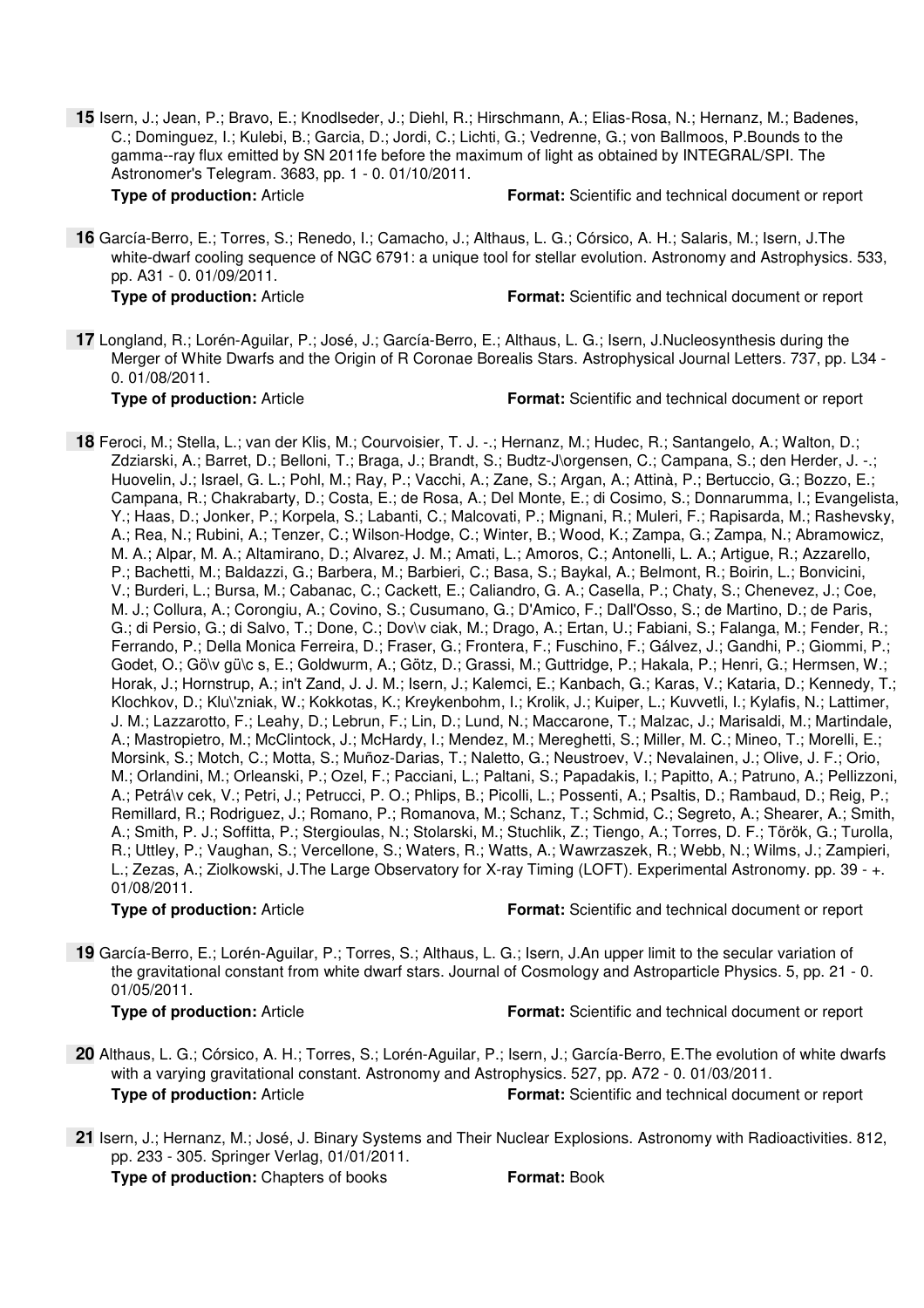- Althaus, L. G.; Córsico, A. H.; Isern, J.; García-Berro, E.Evolutionary and pulsational properties of white dwarf **22**stars. Astronomy and Astrophysics Review. 18, pp. 471 - 566. 01/10/2010. **Type of production:** Article **Format:** Scientific and technical document or report
- 23 Isern, J.; Garcia-Berro, E.; Lorén-Aguilar, P.SNIa, white dwarfs and the variation of the gravitational constant. Highlights of Astronomy. 15, pp. 311 - 311. 01/10/2010. **Type of production:** Article **Format:** Scientific and technical document or report
- Althaus, L. G.; García-Berro, E.; Renedo, I.; Isern, J.; Córsico, A. H.; Rohrmann, R. D.Evolution of White Dwarf **24** Stars with High-metallicity Progenitors: The Role of ^22Ne Diffusion. Astrophysical Journal. 719, pp. 612 - 621. 01/08/2010.

- Lorén-Aguilar, P.; Isern, J.; García-Berro, E.Smoothed particle hydrodynamics simulations of white dwarf collisions **25** and close encounters. Monthly Notices of the Royal Astronomical Society. 406, pp. 2749 - 2763. 01/08/2010. **Type of production:** Article **Format:** Scientific and technical document or report
- Salaris, M.; Cassisi, S.; Pietrinferni, A.; Kowalski, P. M.; Isern, J.A Large Stellar Evolution Database for Population **26** Synthesis Studies. VI. White Dwarf Cooling Sequences. Astrophysical Journal. 716, pp. 1241 - 1251. 01/06/2010. **Type of production:** Article **Format:** Scientific and technical document or report
- García-Berro, E.; Torres, S.; Althaus, L. G.; Renedo, I.; Lorén-Aguilar, P.; Córsico, A. H.; Rohrmann, R. D.; Salaris, **27** M.; Isern, J.A white dwarf cooling age of 8Gyr for NGC 6791 from physical separation processes. Nature. 465, pp. 194 - 196. 01/05/2010.

- 28 Isern, J.; García-Berro, E.; Althaus, L. G.; Córsico, A. H.Axions and the pulsation periods of variable white dwarfs revisited. Astronomy and Astrophysics. 512, pp. A86+ - 0. 01/03/2010. **Type of production:** Article **Format:** Scientific and technical document or report
- Torres, S.; Camacho, J.; Isern, J.; García-Berro, E.White dwarfs with hydrogen-deficient atmospheres and the dark **29** matter content of the Galaxy. Astronomy and Astrophysics. 511, pp. A88+ - 0. 01/02/2010. **Type of production:** Article **Format:** Scientific and technical document or report
- Álvarez, J. M.; Gálvez, J.; Hernanz, M.; Isern, J.; Llopis, M.; Lozano, M.; Pellegrini, G.; Chmeissani, M.Imaging **30** detector development for nuclear astrophysics using pixelated CdTe. Nuclear Instruments and Methods in Physics Research A. 623, pp. 434 - 436. 01/01/2010. **Type of production:** Article **Format:** Scientific and technical document or report
- Colomé, J.; Ribas, I.; Francisco, X.; Casteels, K.; Fernández, D.; Isern, J.; Palau, X.; Torra, J.The OAdM Robotic **31** Observatory. Advances in Astronomy. 2010, pp. 17 - +. 01/01/2010. **Type of production:** Article **Format:** Scientific and technical document or report
- Garcia-Berro, E.; Hernanz, M.; Isern, J.; Torres, S.PREFACE: 16th European White Dwarfs Workshop. Journal of **32** Physics Conference Series. 172, pp. 011001 - +. 01/07/2009. **Type of production:** Article **Format:** Scientific and technical document or report
- 33 Isern, J.; Catalán, S.; García-Berro, E.; Torres, S.Axions and the white dwarf luminosity function. Journal of Physics Conference Series. 172, pp. 012005 - +. 01/06/2009. **Type of production:** Article **Format:** Scientific and technical document or report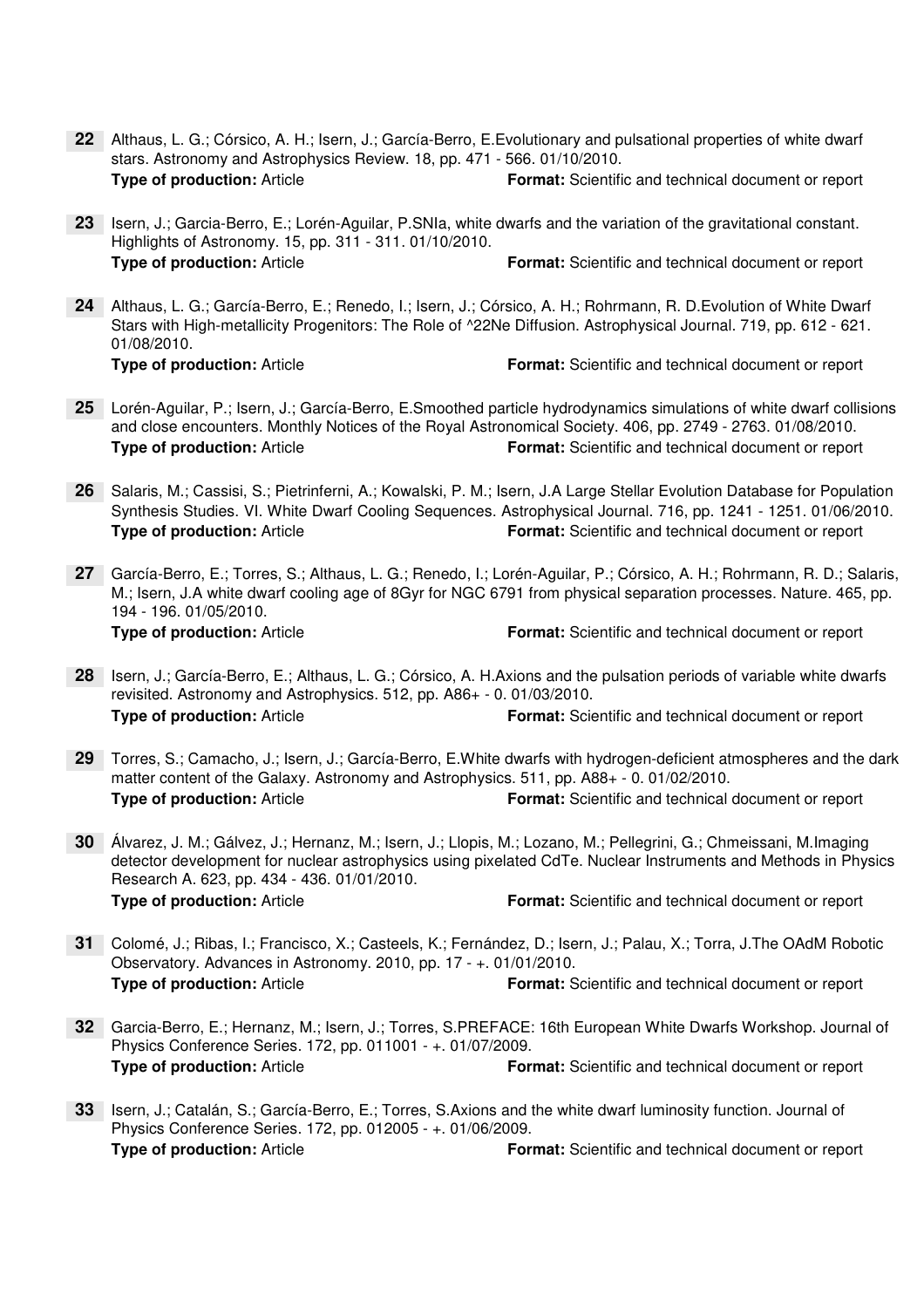- Lorén-Aguilar, P.; Isern, J.; García-Berro, E.High-resolution smoothed particle hydrodynamics simulations of the **34**merger of binary white dwarfs. Astronomy and Astrophysics. 500, pp. 1193 - 1205. 01/06/2009. **Type of production:** Article **Format:** Scientific and technical document or report
- Catalán, S.; Isern, J.; García-Berro, E.; Ribas, I.Testing the initial-final mass relationship of white dwarfs. Journal of **35** Physics Conference Series. 172, pp. 012007 - +. 01/06/2009. **Type of production:** Article **Format:** Scientific and technical document or report
- Lorén-Aguilar, P.; Lobo, J. A.; Isern, J.; García-Berro, E.The gravitational waveforms of white dwarf collisions in **36** globular clusters. Journal of Physics Conference Series. 172, pp. 012035 - +. 01/06/2009. **Type of production:** Article **Format:** Scientific and technical document or report
- García-Berro, E.; Torres, S.; Camacho, J.; Isern, J.White dwarfs, red dwarfs and halo dark matter. Journal of **37** Physics Conference Series. 172, pp. 012003 - +. 01/06/2009. **Type of production:** Article **Format:** Scientific and technical document or report
- Lorén-Aguilar, P.; Lobo, J. A.; Isern, J.; García-Berro, E.The gravitational wave emission from white dwarf **38** interactions in globular clusters. Journal of Physics Conference Series. 154, pp. 012048 - +. 01/03/2009. **Type of production:** Article **Format:** Scientific and technical document or report
- 39 Isern, J.; Garc\i\a-Berro, E.; Lorén-Aguilar, P.SNIa, white dwarfs and the variation of the gravitational constant.Memorie della Societa Astronomica Italiana. 80, pp. 820 - +. 01/01/2009. **Type of production:** Article **Format:** Scientific and technical document or report
- Isern, J.; Bravo, E.; Hirschmann, A.Detection and interpretation of \$\gamma\$-ray emission from SNIa. New **40** Astronomy Reviews. 52, pp. 377 - 380. 01/10/2008. **Type of production:** Article **Format:** Scientific and technical document or report
- 41 Isern, J.; García-Berro, E.; Torres, S.; Catalán, S.Axions and the Cooling of White Dwarf Stars. Astrophysical Journal Letters. 682, pp. L109 - L112. 01/08/2008. **Type of production:** Article **Format:** Scientific and technical document or report
- Torres, S.; Camacho, J.; Isern, J.; García-Berro, E.The contribution of red dwarfs and white dwarfs to the halo dark **42** matter. Astronomy and Astrophysics. 486, pp. 427 - 435. 01/08/2008. **Type of production:** Article **Format:** Scientific and technical document or report
- Catalán, S.; Isern, J.; García-Berro, E.; Ribas, I.The initial-final mass relationship of white dwarfs revisited: effect **43** on the luminosity function and mass distribution. Monthly Notices of the Royal Astronomical Society. 387, pp. 1693 - 1706. 01/07/2008. **Type of production:** Article **Format:** Scientific and technical document or report
- García-Berro, E.; Althaus, L. G.; Córsico, A. H.; Isern, J.Gravitational Settling of ^22Ne and White Dwarf Evolution. **44** Astrophysical Journal. 677, pp. 473 - 482. 01/04/2008. **Type of production:** Article **Format:** Scientific and technical document or report
- Catalán, S.; Isern, J.; García-Berro, E.; Ribas, I.; Allende Prieto, C.; Bonanos, A. Z.The initial-final mass **45** relationship from white dwarfs in common proper motion pairs. Astronomy and Astrophysics. 477, pp. 213 - 221. 01/01/2008.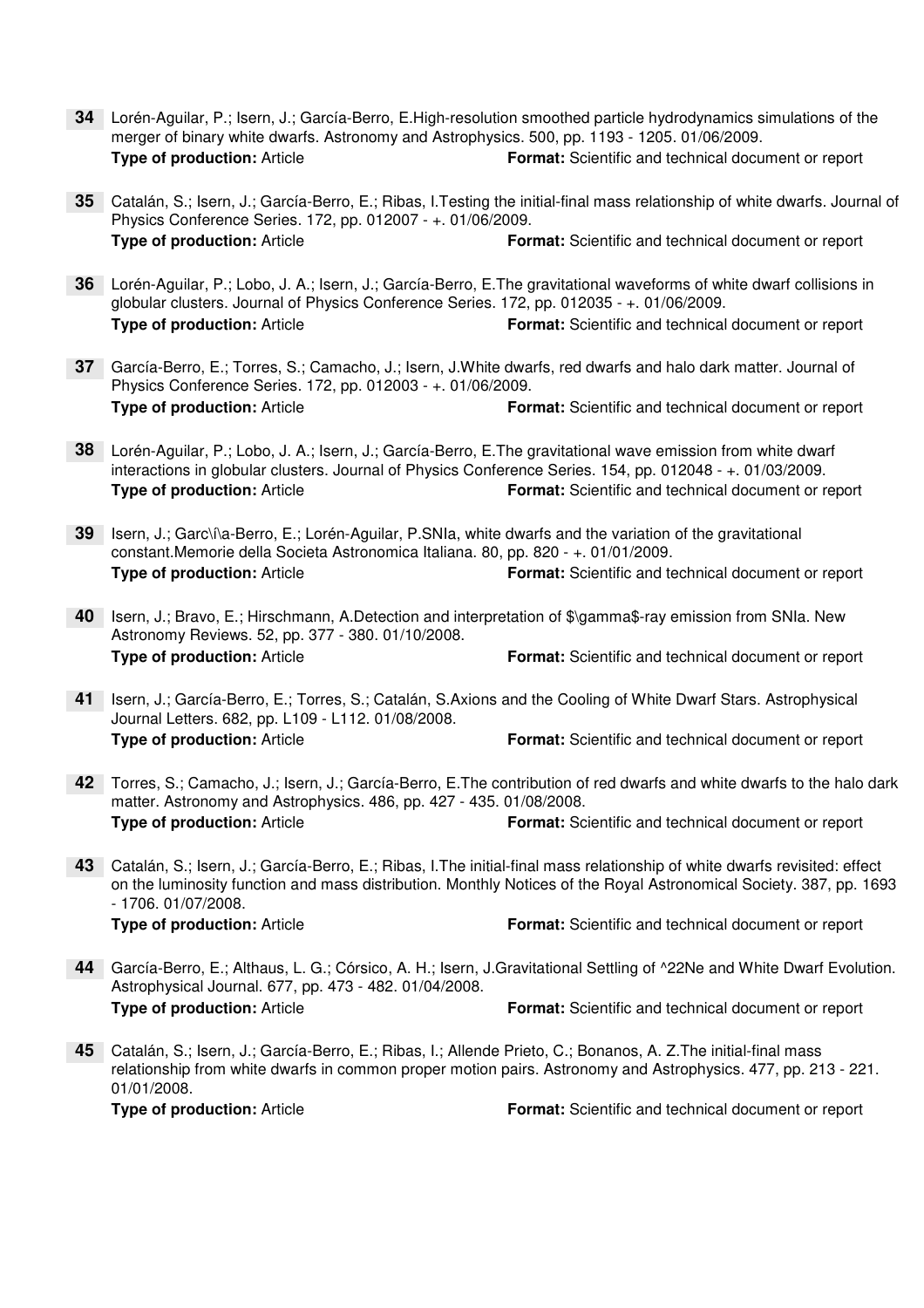

- **46** Catalán, S.; Ribas, I.; Isern, J.; García-Berro, E.WD0433+270: an old Hyades stream member or an Fe-core white dwarf?. Astronomy and Astrophysics. 477, pp. 901 - 906. 01/01/2008. **Type of production:** Article **Format:** Scientific and technical document or report
- 47 Isern, J.; García-Berro, E. White dwarfs as physics laboratories: the axion case. Memorie della Societa Astronomica Italiana. 79, pp. 545 - +. 01/01/2008. **Type of production:** Article **Format:** Scientific and technical document or report
- Camacho, J.; Torres, S.; Isern, J.; Althaus, L. G.; García-Berro, E.The contribution of oxygen-neon white dwarfs to **48** the MACHO content of the Galactic halo. Astronomy and Astrophysics. 471, pp. 151 - 158. 01/08/2007. **Type of production:** Article **Format:** Scientific and technical document or report
- Torres, S.; García-Berro, E.; Isern, J.The white dwarf luminosity function II. The effect of the measurement errors **49** and other biases. Monthly Notices of the Royal Astronomical Society. 378, pp. 1461 - 1470. 01/07/2007. **Type of production:** Article **Format:** Scientific and technical document or report
- García-Berro, E.; Lorén-Aguilar, P.; Pedemonte, A. G.; Isern, J.; Bergeron, P.; Dufour, P.; Brassard, P.Evidence **50** of a Merger of Binary White Dwarfs: The Case of GD 362. Astrophysical Journal Letters. 661, pp. L179 - L182. 01/06/2007.

García-Berro, E.; Pedemonte, A. G.; García-Senz, D.; Lorén-Aguilar, P.; Isern, J.; Lobo, J. A.The merging of white **51** dwarf and neutron star systems: gravitational radiation. Journal of Physics Conference Series. 66, pp. 2040 - +. 01/05/2007.

- Althaus, L. G.; García-Berro, E.; Isern, J.; Córsico, A. H.; Rohrmann, R. D.The age and colors of massive white **52** dwarf stars. Astronomy and Astrophysics. 465, pp. 249 - 255. 01/04/2007. **Type of production:** Article **Format:** Scientific and technical document or report
- García-Berro, E.; Isern, J.; Kubyshin, Y. A.Astronomical measurements and constraints on the variability of **53** fundamental constants. Astronomy and Astrophysics Review. 14, pp. 113 - 170. 01/03/2007. **Type of production:** Article **Format:** Scientific and technical document or report
- Barriere, N.; von Ballmoos, P.; Skinner, G.; Smither, B.; Bastie, P.; Hinglais, E.; Abrosimov, N.; Alvarez, J. M.; **54** Andersen, K.; Courtois, P.; Halloin, H.; Harris, M.; Isern, J.; Jean, P.; Knödlseder, J.; Ubertini, P.; Vedrenne, G.; Weidenspointner, G.; Wunderer, C.Erratum to: \ldquoMAX: Development of a Laue diffraction lens for nuclear astrophysics\rdquo. Nuclear Instruments and Methods in Physics Research A. 572, pp. 1005 - 1005. 01/03/2007. **Type of production:** Article **Format:** Scientific and technical document or report
- Althaus, L. G.; Garcia-Berro, E.; Isern, J.; Corsico, A.; Rohrmann, R.Age and colors of massive white dwarf stars **55** (Althaus+, 2007). VizieR Online Data Catalog. 346, pp. 50249 - +. 01/01/2007. **Type of production:** Article **Format:** Scientific and technical document or report
- Hernanz, M.; Domínguez, I.; García-Berro, E.; García-Senz, D.; Barstow, M. A.; Bravo, E.; González-Riestra, **56** R.; Isern, J.; José, J.; Torres, S.The late stages of stellar evolution: stellar explosions and non-interacting white dwrafs in the UV. El proyecto Observatorio Espacial Mundial Ultravioleta - España The World Space Observatory Ultraviolet (WSO/UV) project - Spain. pp. 233 - 255. Universidad Complutense de Madrid, 01/12/2006. **Type of production:** Chapters of books **Format:** Book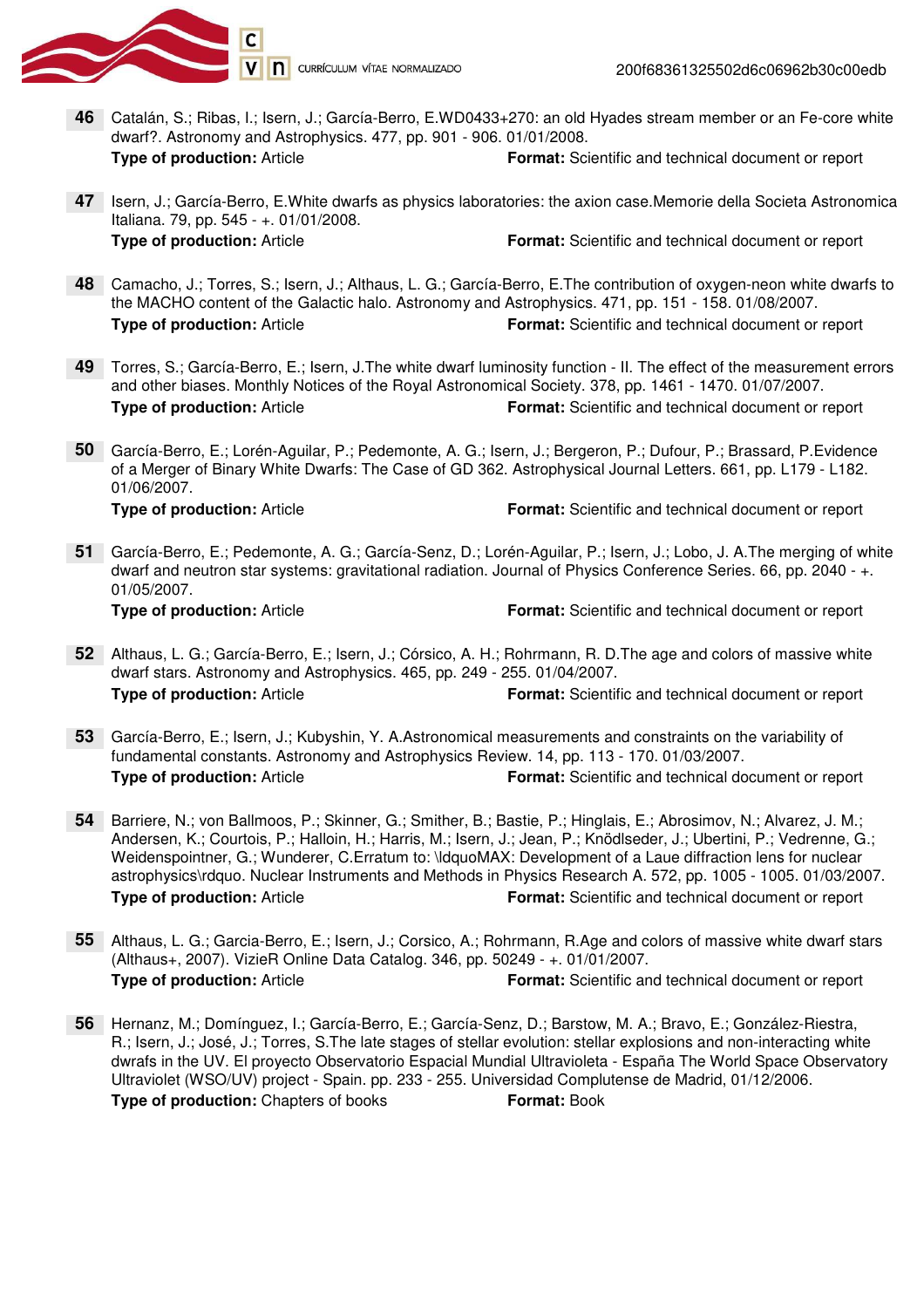

 **57** Barriere, N.; von Ballmoos, P.; Skinner, G.; Smither, B.; Bastie, P.; Hinglais, E.; Abrosimov, N.; Alvarez, J. M.; Andersen, K.; Courtois, P.; Halloin, H.; Harris, M.; Isern, J.; Jean, P.; Knödlseder, J.; Ubertini, P.; Vedrenne, G.; Weidenspointner, G.; Wunderer, C.MAX: Development of a Laue diffraction lens for nuclear astrophysics. Nuclear Instruments and Methods in Physics Research A. 567, pp. 333 - 336. 01/11/2006. **Type of production:** Article **Format:** Scientific and technical document or report

 **58** Geijo, E. M.; Torres, S.; Isern, J.; García-Berro, E.The white dwarf luminosity function - I. Statistical errors and alternatives. Monthly Notices of the Royal Astronomical Society. pp. 511 - +. 01/06/2006. **Type of production:** Article **Format:** Scientific and technical document or report

 **59** Garcia-Berro, E.; Kubyshin, Y.; Loren-Aguilar, P.; Isern, J.The Variation of the Gravitational Constant Inferred from the Hubble Diagram of Type ia Supernovae. International Journal of Modern Physics D. 15, pp. 1163 - 1174. 01/01/2006. **Type of production:** Article **Format:** Scientific and technical document or report

 **60** García-Berro, E.; Lorén-Aguilar, P.; Córsico, A. H.; Althaus, L. G.; Lobo, J. A.; Isern, J.The gravitational wave radiation of pulsating white dwarfs revisited: the case of BPM 37093 and PG 1159-035. Astronomy and Astrophysics. 446, pp. 259 - 266. 01/01/2006. **Type of production:** Article **Format:** Scientific and technical document or report

 **61** Isern, J.; Bravo, E.; Hirschmann, A.The science of \$\gamma\$-ray spectroscopy. Advances in Space Research. 38, pp. 1434 - 1438. 01/01/2006. **Type of production:** Article **Format:** Scientific and technical document or report

 **62** Barrière, N.; von Ballmoos, P.; Halloin, H.; Abrosimov, N.; Alvarez, J.; Andersen, K.; Bastie, P.; Boggs, S.; Courtois, P.; Courvoisier, T.; Harris, M.; Hernanz, M.; Isern, J.; Jean, P.; Knödlseder, J.; Skinner, G.; Smither, B.; Ubertini, P.; Vedrenne, G.; Weidenspointner, G.; Wunderer, C.MAX, a Laue diffraction lens for nuclear astrophysics. Experimental Astronomy. 20, pp. 269 - 278. 01/12/2005. **Type of production:** Article **Format:** Scientific and technical document or report

 **63** Althaus, L. G.; García-Berro, E.; Isern, J.; Córsico, A. H.Mass-radius relations for massive white dwarf stars. Astronomy and Astrophysics. 441, pp. 689 - 694. 01/10/2005. **Type of production:** Article **Format:** Scientific and technical document or report

 **64** Torres, S.; García-Berro, E.; Isern, J.; Figueras, F.Simulating Gaia performances on white dwarfs. Monthly Notices of the Royal Astronomical Society. 360, pp. 1381 - 1392. 01/07/2005. **Type of production:** Article **Format:** Scientific and technical document or report

 **65** García-Berro, E.; Lorén-Aguilar, P.; Isern, J.; Pedemonte, A. G.; Guerrero, J.; Lobo, J. A.Gravitational wave emission from the coalescence of white dwarfs. Classical and Quantum Gravity. 22, pp. 453 - +. 01/05/2005. **Type of production:** Article **Format:** Scientific and technical document or report

- **66** Lorén-Aguilar, P.; Guerrero, J.; Isern, J.; Lobo, J. A.; García-Berro, E.Gravitational wave radiation from the coalescence of white dwarfs. Monthly Notices of the Royal Astronomical Society. 356, pp. 627 - 636. 01/01/2005. **Type of production:** Article **Format:** Scientific and technical document or report
- **67** Córsico, A. H.; Althaus, L. G.; Montgomery, M. H.; García-Berro, E.; Isern, J.New evolutionary models for massive ZZ Ceti stars. II. The effects of crystallization on their pulsational properties. Astronomy and Astrophysics. 429, pp. 277 - 290. 01/01/2005.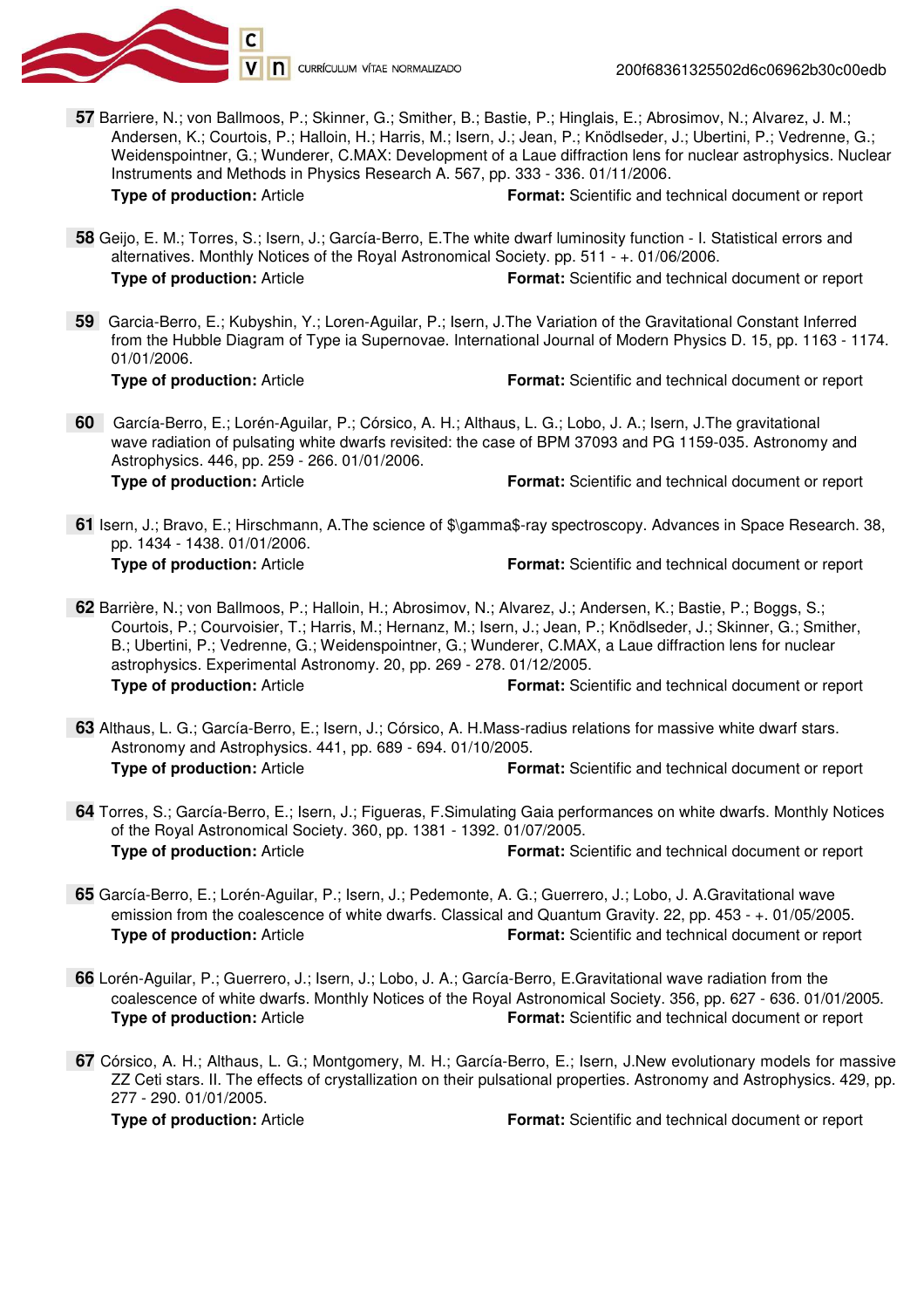

- Córsico, A. H.; García-Berro, E.; Althaus, L. G.; Isern, J.Pulsations of massive ZZ Ceti stars with carbon/oxygen **68**and oxygen/neon cores. Astronomy and Astrophysics. 427, pp. 923 - 932. 01/12/2004. **Type of production:** Article **Format:** Scientific and technical document or report
- Colomé, J.; Fernández, D.; Isern, J.; Palau, X.; Torra, J.; Castander, F. J.; Figueras, F.; García-Berro, E.; Jordi, C.; **69** Luri, X.; Ribas, I.Robotic design of the Montsec Astronomical Observatory. Astronomische Nachrichten. 325, pp. 658 - 658. 01/10/2004.

- Fernández, D.; Isern, J.; Palau, X.; Torra, J.The Montsec Astronomical Observatory: a robotic telescope in **70** Catalonia (Spain). Astronomische Nachrichten. 325, pp. 657 - 657. 01/10/2004. **Type of production:** Article **Format:** Scientific and technical document or report
- Milne, P. A.; Hungerford, A. L.; Fryer, C. L.; Evans, T. M.; Urbatsch, T. J.; Boggs, S. E.; Isern, J.; Bravo, E.; **71** Hirschmann, A.; Kumagai, S.; Pinto, P. A.; The, L. -.Unified One-Dimensional Simulations of Gamma-Ray Line Emission from Type Ia Supernovae. Astrophysical Journal. 613, pp. 1101 - 1119. 01/10/2004. **Type of production:** Article **Format:** Scientific and technical document or report
- Colomé, J.; Isern, J.; Borrás, C.IRAIT: descripción del proyecto y de la participación del IEEC (Ref.TR/2004/04). **72** TR/2004/04. pp. 0 - 0. 01/10/2004. **Format:** Scientific and technical document or report
- 73 Benvenuto, O. G.; García-Berro, E.; Isern, J.Asteroseismological bound on Gdot/G from pulsating white dwarfs. Physical Review D. 69, pp. 082002 - +. 01/04/2004. **Type of production:** Article **Format:** Scientific and technical document or report
- García-Berro, E.; Torres, S.; Isern, J.; Burkert, A.Monte Carlo simulations of the halo white dwarf population. **74** Astronomy and Astrophysics. 418, pp. 53 - 65. 01/04/2004. **Type of production:** Article **Format:** Scientific and technical document or report
- 75 Isern, J.; Bravo, E.; Hirschmann, A.; García-Senz, D.\$\gamma\$-ray emission from type la supernovae. New Astronomy Reviews. 48, pp. 31 - 33. 01/02/2004. **Type of production:** Article **Format:** Scientific and technical document or report
- Córsico, A.; García-Berro, E.; Althaus, L.; Panei, J.; Isern, J.Asterosismología de estrellas variables ZZ Ceti: **76** la composición química interna de las enanas blancas DA masivas. Boletin de la Asociacion Argentina de Astronomia La Plata Argentina. 47, pp. 165 - 168. 01/01/2004. **Type of production:** Article **Format:** Scientific and technical document or report
- Scóccola, C. G.; Althaus, L.; Montgomery, M.; García-Berro, E.; Panei, J.; Isern, J.Evolution of an AGB-manque **77** star from the extreme horizontal branch (EHB) down to the DQ white dwarf regime. Boletin de la Asociacion Argentina de Astronomia La Plata Argentina. 47, pp. 236 - 239. 01/01/2004. **Type of production:** Article **Format:** Scientific and technical document or report
- Córsico, A.; Althaus, L.; Montgomery, M.; García-Berro, E.; Panei, J.; Isern, J.Pulsaciones en estrellas variables **78** ZZ Ceti masivas: las huellas del overshooting previo y la cristalización. Boletin de la Asociacion Argentina de Astronomia La Plata Argentina. 47, pp. 240 - 243. 01/01/2004. **Type of production:** Article **Format:** Scientific and technical document or report
- Guerrero, J.; García-Berro, E.; Isern, J.Smoothed Particle Hydrodynamics simulations of merging white dwarfs. **79** Astronomy and Astrophysics. 413, pp. 257 - 272. 01/01/2004. **Type of production:** Article **Format:** Scientific and technical document or report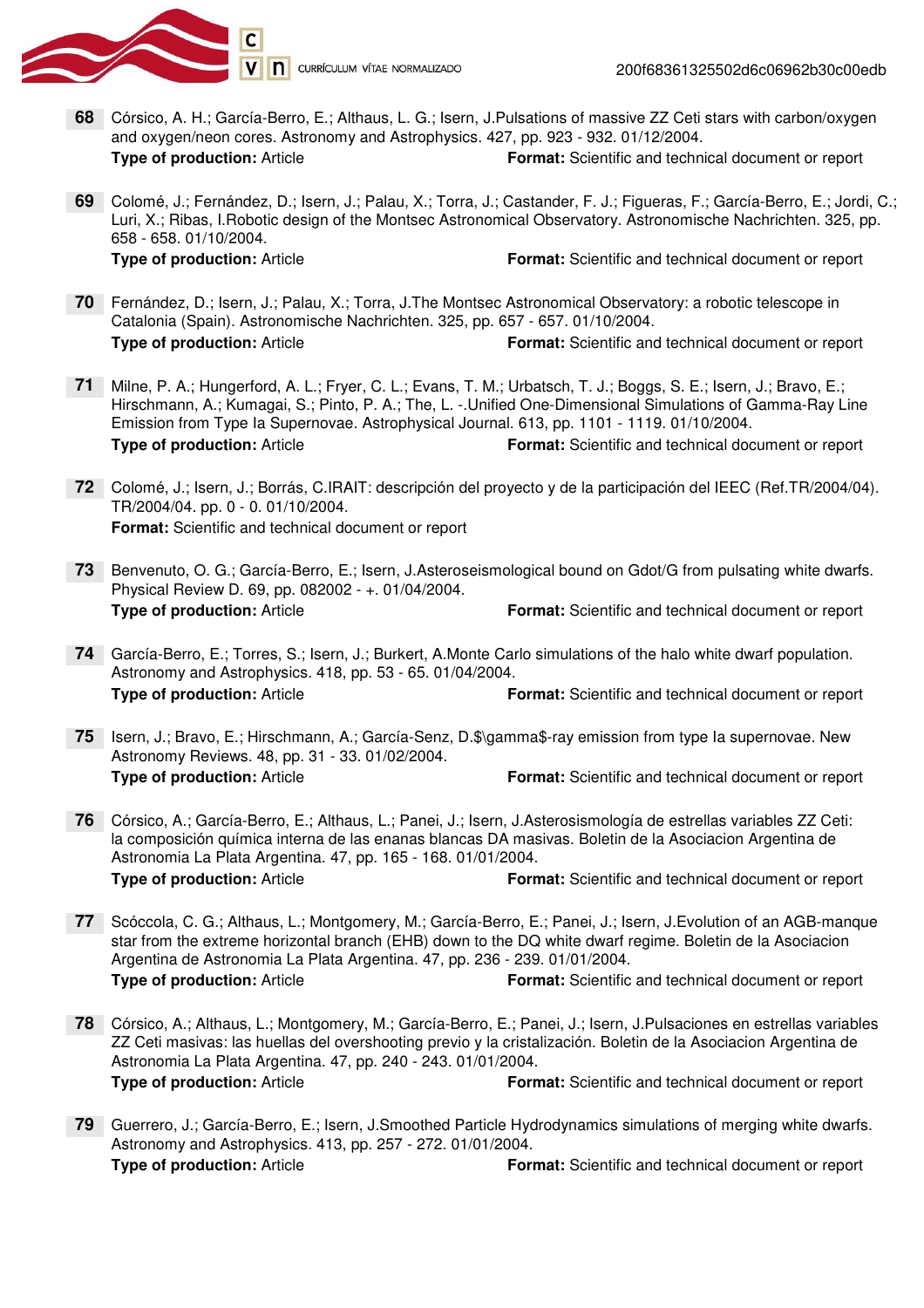

- **80** Lorén-Aguilar, P.; García-Berro, E.; Isern, J.; Kubyshin, Y. A.Time variation of G and alpha within models with extra dimensions. Classical and Quantum Gravity. 20, pp. 3885 - 3896. 01/09/2003. **Type of production:** Article **Format:** Scientific and technical document or report
- Colomé, J.; Castander, F. J.; Isern, J.; Ribas, I.; Fernández, D.; Torra, J.; Figueras, F.; García-Berro, E.; Luri, **81**X.Disseny del cablejat Observatori Astronòmic del Montsec (Ref.OAdM-CAB-000). OAdM-CAB-000. pp. 0 - 0. 01/07/2003.

**Format:** Scientific and technical document or report

- 82 Isern, J.; García-Berro, E. White dwarf stars as particle physics laboratories. Nuclear Physics B Proceedings Supplements. 114, pp. 107 - 110. 01/01/2003. **Type of production:** Article **Format:** Scientific and technical document or report
- Torres, S.; García-Berro, E.; Burkert, A.; Isern, J.High-proper-motion white dwarfs and halo dark matter. Monthly **83** Notices of the Royal Astronomical Society. 336, pp. 971 - 978. 01/11/2002. **Type of production:** Article **Format:** Scientific and technical document or report
- Abia, C.; Domínguez, I.; Gallino, R.; Busso, M.; Masera, S.; Straniero, O.; de Laverny, P.; Plez, B.; Isern, **84** J.s-Process Nucleosynthesis in Carbon Stars. Astrophysical Journal. 579, pp. 817 - 831. 01/11/2002. **Type of production:** Article **Format:** Scientific and technical document or report
- Gaztañaga, E.; García-Berro, E.; Isern, J.; Bravo, E.; Domínguez, I.Bounds on the possible evolution of the **85** gravitational constant from cosmological type-Ia supernovae. Physical Review D. 65, pp. 023506 - +. 01/01/2002. **Type of production:** Article **Format:** Scientific and technical document or report
- Torres, S.; García-Berro, E.; Burkert, A.; Isern, J.The impact of a merger episode in the galactic disc white dwarf **86** population. Monthly Notices of the Royal Astronomical Society. 328, pp. 492 - 500. 01/12/2001. **Type of production:** Article **Format:** Scientific and technical document or report
- Abia, C.; Busso, M.; Gallino, R.; Domínguez, I.; Straniero, O.; Isern, J.The ^85Kr s-Process Branching and the **87** Mass of Carbon Stars. Astrophysical Journal. 559, pp. 1117 - 1134. 01/10/2001. **Type of production:** Article **Format:** Scientific and technical document or report
- Abia, C.; Domínguez, I.; Straniero, O.; Limongi, M.; Chieffi, A.; Isern, J.The Implications of the New Z=0 Stellar **88** Models and Yields on the Early Metal Pollution of the Intergalactic Medium. Astrophysical Journal. 557, pp. 126 - 136. 01/08/2001. **Type of production:** Article **Format:** Scientific and technical document or report
- Córsico, A. H.; Benvenuto, O. G.; Althaus, L. G.; Isern, J.; García-Berro, E.The potential of the variable DA white **89** dwarf G117-B15A as a tool for fundamental physics. New Astronomy. 6, pp. 197 - 213. 01/06/2001. **Type of production:** Article **Format:** Scientific and technical document or report
- 90 Isern, J.; Bravo, E.; García-Berro, E.; Domínguez, I.; Salaris, M.On the internal composition of white dwarfs. Nuclear Physics A. 688, pp. 122 - 125. 01/05/2001. **Type of production:** Article **Format:** Scientific and technical document or report
- 91 | Isern, J.; Giovannelli, F.; Sabau, L.; Bravo, E.; Gómez-Gomar, J.; Hernanz, M.; García-Berro, E.; La Padula, C. D.; Gutiérrez,J.; José, J.; García-Senz, D.; Bausells, J.; Cabestany, J.; Madrenas, J.; Angulo, M.; Fernández-Valbuena, M.; Herrera, E.; Reina, M.; Talavera, A.SIXE: An X-Ray Experiment for the MINISAT Platform. Astrophysics and Space Science. 276, pp. 39 - 48. 01/01/2001. **Type of production:** Article **Format:** Scientific and technical document or report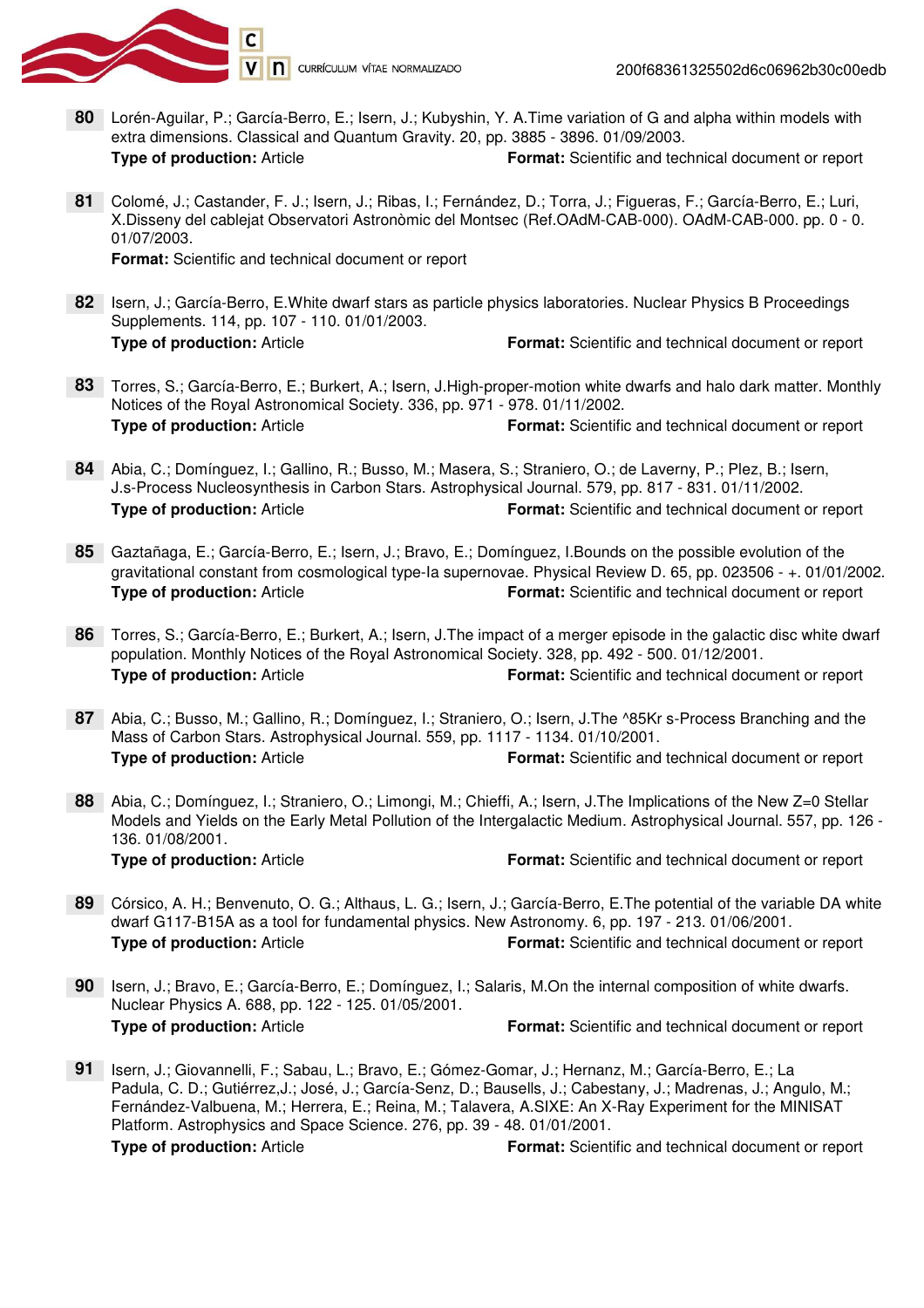

200f68361325502d6c06962b30c00edb

- **92** Isern, J.; Hernanz, M.; García-Berro, E.; Salaris, M.White dwarfs as tracers of galactic evolution. Astrophysics and Space Science Supplement. 277, pp. 273 - 276. 01/01/2001. **Type of production:** Article **Format:** Scientific and technical document or report
- 93 Salaris, M.; García-Berro, E.; Hernanz, M.; Isern, J.; Saumon, D.The Ages of Very Cool Hydrogen-rich White Dwarfs. Astrophysical Journal. 544, pp. 1036 - 1043. 01/12/2000. **Type of production:** Article **Format:** Scientific and technical document or report
- Abia, C.; Isern, J.The Chemical Composition of Carbon Stars. II. The J-Type Stars. Astrophysical Journal. 536, pp. **94** 438 - 449. 01/06/2000. **Type of production:** Article **Format:** Scientific and technical document or report
- 95 | Isern, J.; Bravo, E.; Dominguez, I.A new kind of type I supernovae.Memorie della Societa Astronomica Italiana. 71, pp. 429 - 433. 01/01/2000. **Type of production:** Article **Format:** Scientific and technical document or report
- Hernanz, M.; José, J.; Gómez-Gomar, J.; Coc, A.; Isern, J.Production of radioactive nuclei by novae. Nuclear **96** Physics B Proceedings Supplements. 80, pp. C1001+ - 0. 01/01/2000. **Type of production:** Article **Format:** Scientific and technical document or report
- 97 Isern, J.; García-Berro, E.; Hernanz, M.; Chabrier, G.The Energetics of Crystallizing White Dwarfs Revisited Again. Astrophysical Journal. 528, pp. 397 - 400. 01/01/2000. **Type of production:** Article **Format:** Scientific and technical document or report
- Abia, C.; Isern, J.The chemical composition of the rare J-type carbon stars.Memorie della Societa Astronomica **98** Italiana. 71, pp. 631 - 638. 01/01/2000. **Type of production:** Article **Format:** Scientific and technical document or report
- Hernanz, M.; José, J.; Coc, A.; Gómez-Gomar, J.; Isern, J.Gamma-Ray Emission from Novae Related to Positron **99** Annihilation: Constraints on its Observability Posed by New Experimental Nuclear Data. Astrophysical Journal Letters. 526, pp. L97 - L100. 01/12/1999. **Type of production:** Article **Format:** Scientific and technical document or report
- 100 Bravo, E.; Domínguez, I.; Isern, J. The fate of CO white dwarfs that experience slow deflagrations. Monthly Notices of the Royal Astronomical Society. 308, pp. 928 - 938. 01/10/1999. **Type of production:** Article **Format:** Scientific and technical document or report
- Domínguez, I.; Straniero, O.; Isern, J.Asymptotic giant branch stars as astroparticle laboratories. Monthly Notices **101** of the Royal Astronomical Society. 306, pp. L1 - L7. 01/06/1999. **Type of production:** Article **Format:** Scientific and technical document or report
- Hernanz, M.; Gómez-Gomar, J.; José, J.; Coc, A.; Isern, J.Gamma-Ray Emission of Classical Novae and its **102** Detectability by Integral. Astrophysical Letters Communications. 38, pp. 407 - +. 01/01/1999. **Type of production:** Article **Format:** Scientific and technical document or report
- 103 Isern, J.; Bravo, E.; Gómez-Gomar, J.; Garcia-Senz, D.; Jean, P.Gamma-Ray Spectrum of Type IA Supernovae. Astrophysical Letters Communications. 38, pp. 411 - +. 01/01/1999. **Type of production:** Article **Format:** Scientific and technical document or report
- 104 Isern, J.; Gomes-Gomar, J.; Hernans, M.; José, J.Gamma-rays from novae. Memorie della Societa Astronomica Italiana. 70, pp. 1033 - +. 01/01/1999. **Type of production:** Article **Format:** Scientific and technical document or report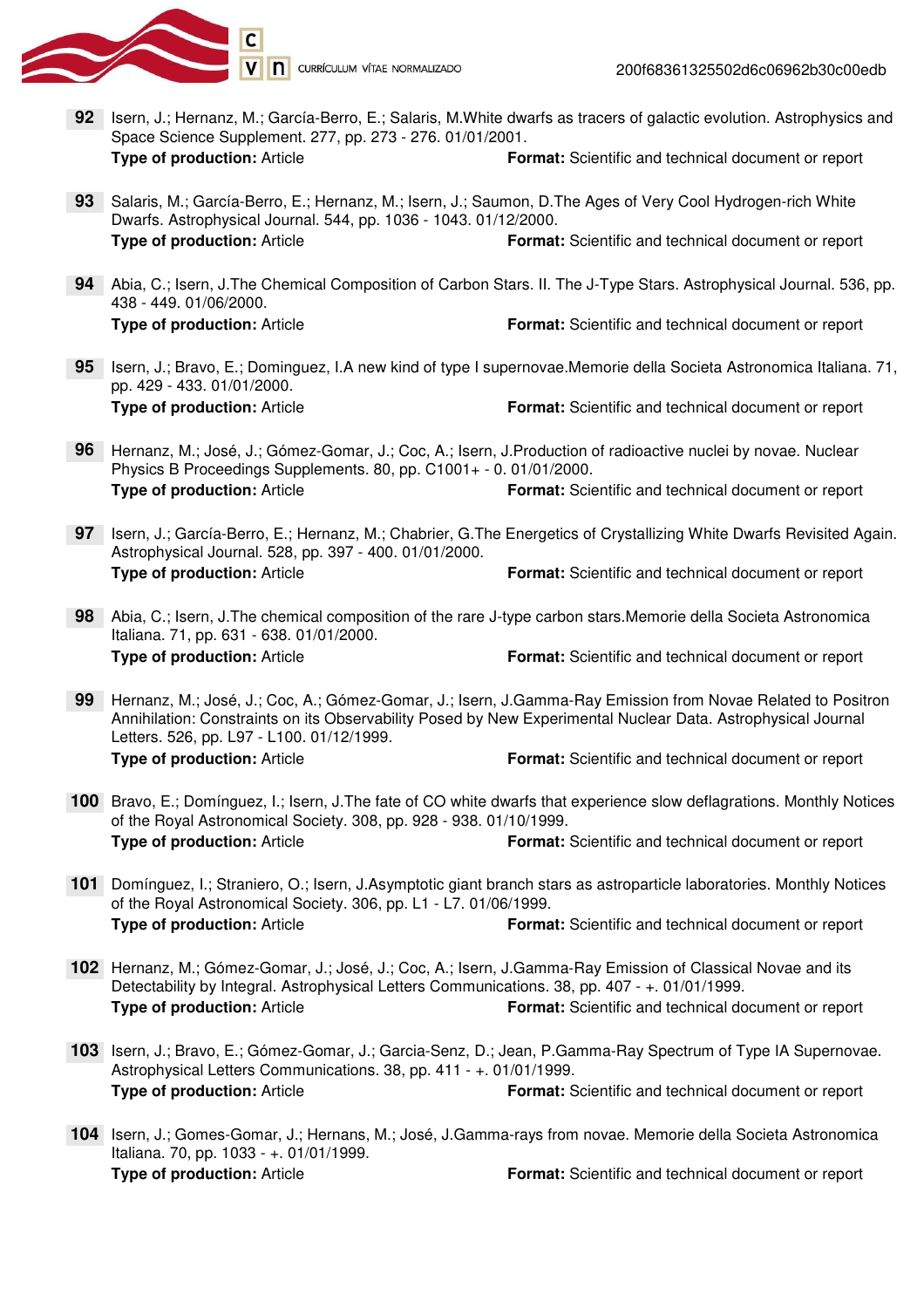

- García-Berro, E.; Torres, S.; Isern, J.; Burkert, A.Monte Carlo simulations of the disc white dwarf population. **105**Monthly Notices of the Royal Astronomical Society. 302, pp. 173 - 188. 01/01/1999. **Type of production:** Article **Format:** Scientific and technical document or report
- Jean, P.; Gómez-Gomar, J.; Hernanz, M.; José, J.; Isern, J.; Vedrenne, G.; Mandrou, P.; Schönfelder, V.; Lichti, **106** G. G.; Georgii, R.Possibility of the Detection of Classical Novae with the Shield of the Integral Spectrometer SPI. Astrophysical Letters Communications. 38, pp. 421 - +. 01/01/1999. **Type of production:** Article **Format:** Scientific and technical document or report
- Giovannelli, F.; Sabau-Graziati, L.; La Padula, C. D.; Isern, J.; Bravo, E.; Garcia-Berro, E.; Gómez-Gomar, J.; **107** Guerrero, J.; Hernans, M.; José, J.SIXE (Spanish Italian X-ray Experiment): a payload for the Spanish MINISAT-02 satellite. Memorie della Societa Astronomica Italiana. 70, pp. 1317 - +. 01/01/1999. **Type of production:** Article **Format:** Scientific and technical document or report
- 108 Isern, J.; García-Berro, E.; Hernanz, M.; Mochkovitch, R.The physics of white dwarfs. Journal of the Physics of Condensed Matter. 10, pp. 11263 - 11272. 01/12/1998. **Type of production:** Article **Format:** Scientific and technical document or report
- Torres, S.; García-Berro, E.; Isern, J.Neural Network Identification of Halo White Dwarfs. Astrophysical Journal **109** Letters. 508, pp. L71 - L74. 01/11/1998. **Type of production:** Article **Format:** Scientific and technical document or report
- Abia, C.; Isern, J.; Lisenfeld, U.The role of gravitational supernovae in the Galactic evolution of the Li, Be and B **110** isotopes. Monthly Notices of the Royal Astronomical Society. 299, pp. 1007 - 1012. 01/10/1998. **Type of production:** Article **Format:** Scientific and technical document or report
- Gomez-Gomar, J.; Hernanz, M.; Jose, J.; Isern, J.Gamma-ray emission from individual classical novae. Monthly **111** Notices of the Royal Astronomical Society. 296, pp. 913 - 920. 01/06/1998. **Type of production:** Article **Format:** Scientific and technical document or report
- Gómez-Gomar, J.; Isern, J.; Jean, P.Prospects for Type IA supernova explosion mechanism identification with **112** gamma rays. Monthly Notices of the Royal Astronomical Society. 295, pp. 1 - +. 01/03/1998. **Type of production:** Article **Format:** Scientific and technical document or report
- Gómez-Gomar, J.; Isern, J.; Bravo, E.; Giovannelli, F.; de La Padula, C.SIXE: A Payload for MINISAT-02. **113** Astrophysics and Space Science. 263, pp. 389 - 392. 01/01/1998. **Type of production:** Article **Format:** Scientific and technical document or report
- Canal, R.; Isern, J.; Ruiz-Lapuente, P.Further Constraints on White Dwarf Galactic Halos. Astrophysical Journal **114** Letters. 488, pp. L35+ - 0. 01/10/1997. **Type of production:** Article **Format:** Scientific and technical document or report
- 115 Salaris, M.; Dominguez, I.; Garcia-Berro, E.; Hernanz, M.; Isern, J.; Mochkovitch, R.The Cooling of CO White Dwarfs: Influence of the Internal Chemical Distribution. Astrophysical Journal. 486, pp. 413 - +. 01/09/1997. **Type of production:** Article **Format:** Scientific and technical document or report
- Abia, C.; Isern, J.12C/13C ratios and Li abundances in C stars: evidence for deep mixing?. Monthly Notices of the **116** Royal Astronomical Society. 289, pp. L11 - L15. 01/08/1997. **Type of production:** Article **Format:** Scientific and technical document or report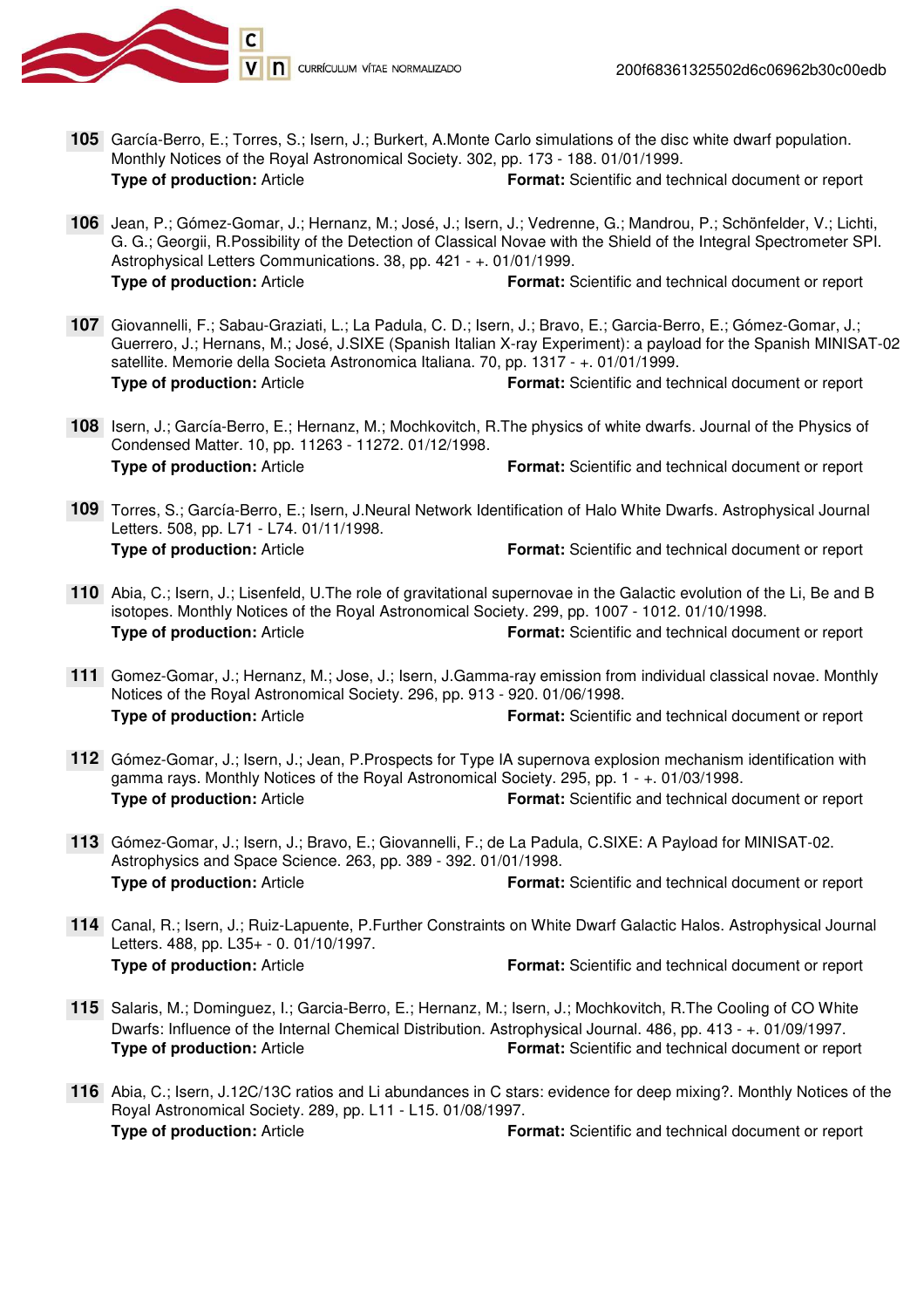

- 117 Isern, J.; Mochkovitch, R.; Garcia-Berro, E.; Hernanz, M.The Physics of Crystallizing White Dwarfs. Astrophysical Journal. 485, pp. 308 - +. 01/08/1997. **Type of production:** Article **Format:** Scientific and technical document or report
- Garcia-Berro, E.; Isern, J.; Hernanz, M.The cooling of oxygen-neon white dwarfs. Monthly Notices of the Royal **118** Astronomical Society. 289, pp. 973 - 978. 01/08/1997. **Type of production:** Article **Format:** Scientific and technical document or report
- Dominguez, I.; Straniero, O.; Tornambe, A.; Isern, J.On the Formation of Massive C-O White Dwarfs: The Lifting **119** Effect of Rotation. Astrophysical Journal. 472, pp. 783 - +. 01/12/1996. **Type of production:** Article **Format:** Scientific and technical document or report
- 120 Gomez-Gomar, J.; Isern, J.Simplified Treatment of the Radiative Transfer Problem in Expanding Envelopes. Astrophysical Journal. 470, pp. 1018 - +. 01/10/1996. **Type of production:** Article **Format:** Scientific and technical document or report
- Hernanz, M.; Jose, J.; Coc, A.; Isern, J.On the Synthesis of 7Li and 7Be in Novae. Astrophysical Journal Letters. **121** 465, pp. L27+ - 0. 01/07/1996. **Type of production:** Article **Format:** Scientific and technical document or report
- Garcia-Berro, E.; Hernanz, M.; Isern, J.; Chabrier, G.; Segretain, L.; Mochkovitch, R.A simple method to compute **122** white dwarf luminosity functions. Astronomy and Astrophysics Supplements. 117, pp. 13 - 18. 01/05/1996. **Type of production:** Article **Format:** Scientific and technical document or report
- Abia, C.; Isern, J.Clues for Lithium Production in Galactic C Stars: The 12C/ 13C Ratio. Astrophysical Journal. 460, **123** pp. 443 - +. 01/03/1996. **Type of production:** Article **Format:** Scientific and technical document or report
- Gutierrez, J.; Garcia-Berro, E.; Iben, I. J.; Isern, J.; Labay, J.; Canal, R.The Final Evolution of ONeMg **124** Electron-Degenerate Cores. Astrophysical Journal. 459, pp. 701 - +. 01/03/1996. **Type of production:** Article **Format:** Scientific and technical document or report
- 125 Bravo, E.; Tornambe, A.; Dominguez, I.; Isern, J.Clues to Type IA SN progenitors from degenerate carbon ignition models.Astronomy and Astrophysics. 306, pp. 811 - +. 01/02/1996. **Type of production:** Article **Format:** Scientific and technical document or report
- 126 Isern, J.; Gómez-Gomar, J.; Bravo, E. Exploding stars: the gamma ray signature of type la supernovae. Memorie della Societa Astronomica Italiana. 67, pp. 101 - +. 01/01/1996. **Type of production:** Article **Format:** Scientific and technical document or report
- Garcia-Berro, E.; Hernanz, M.; Isern, J.; Mochkovitch, R.The rate of change of the gravitational constant and the **127** cooling of white dwarfs. Monthly Notices of the Royal Astronomical Society. 277, pp. 801 - 810. 01/12/1995. **Type of production:** Article **Format:** Scientific and technical document or report
- Abia, C.; Isern, J.; Canal, R.Galactic evolution of the light element isotopes revisited.Astronomy and Astrophysics. **128** 298, pp. 465 - +. 01/06/1995. **Type of production:** Article **Format:** Scientific and technical document or report
- Mochkovitch, R.; Hernanz, M.; Isern, J.; Loiseau, S.Gamma-ray bursts from relativistic beams in neutron star **129** mergers.Astronomy and Astrophysics. 293, pp. 803 - 809. 01/01/1995. **Type of production:** Article **Format:** Scientific and technical document or report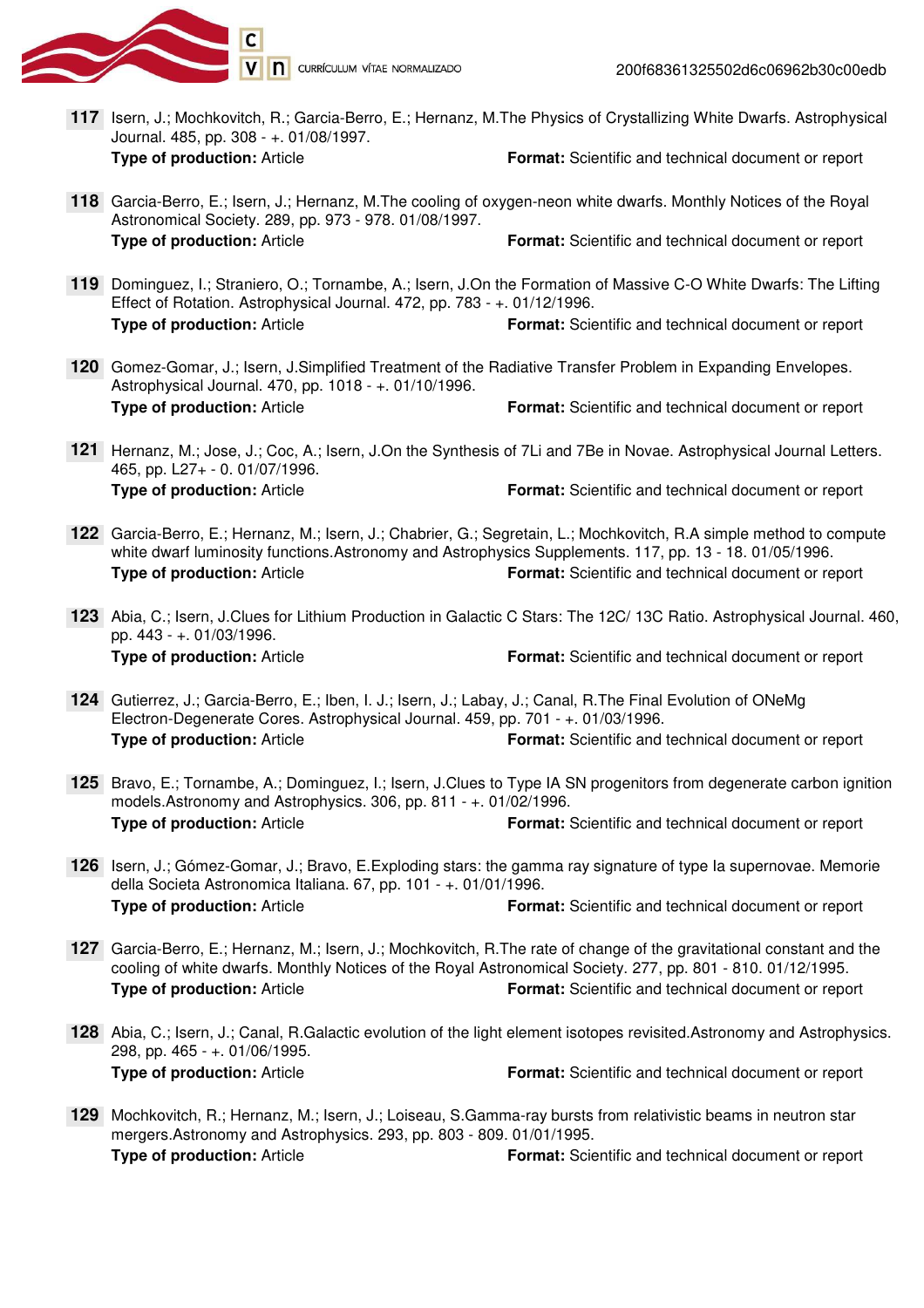

- **130** Segretain, L.; Chabrier, G.; Hernanz, M.; Garcia-Berro, E.; Isern, J.; Mochkovitch, R.Cooling theory of crystallized white dwarfs. Astrophysical Journal. 434, pp. 641 - 651. 01/10/1994. **Type of production:** Article **Format:** Scientific and technical document or report
- 131 Hernanz, M.; Garcia-Berro, E.; Isern, J.; Mochkovitch, R.; Segretain, L.; Chabrier, G.The influence of crystallization on the luminosity function of white dwarfs. Astrophysical Journal. 434, pp. 652 - 661. 01/10/1994. **Type of production:** Article **Format:** Scientific and technical document or report
- 132 Hernanz, M.; Isern, J.; Martin, X.; Mochkovitch, R.The gamma-ray signature of the disruption of a neutron star by a black hole. Astrophysical Journal Supplements. 92, pp. 627 - 628. 01/06/1994. **Type of production:** Article **Format:** Scientific and technical document or report
- Diaz-Pinto, A.; Garcia-Berro, E.; Hernanz, M.; Isern, J.; Mochkovitch, R.The luminosity function of massive white **133** dwarfs. Astronomy and Astrophysics. 282, pp. 86 - 92. 01/02/1994. **Type of production:** Article **Format:** Scientific and technical document or report
- 134 Isern, J.; Hernanz, M.Accretion induced collapse of white dwarfs. Memorie della Societa Astronomica Italiana. 65, pp. 339 - +. 01/01/1994. **Type of production:** Article **Format:** Scientific and technical document or report
- 135 Boffin, H. M. J.; Abia, C.; Isern, J.; Rebolo, R.A Catalog of li Abundances and Equivalent Widths in a Sample of Galactic C-Stars. Astronomy and Astrophysics Supplements. 102, pp. 361 - +. 01/12/1993. **Type of production:** Article **Format:** Scientific and technical document or report
- Dominguez, I.; Tornambe, A.; Isern, J.On the Formation of O-Ne White Dwarfs in Metal-rich Close Binary Systems. **136** Astrophysical Journal. 419, pp. 268 - +. 01/12/1993. **Type of production:** Article **Format:** Scientific and technical document or report
- Boffin, H. M. J.; Abia, C.; Isern, J.; Rebolo, R.Li abundances in galactic C-stars (Boffin+ 1993). VizieR Online Data **137** Catalog. 410, pp. 20361 - +. 01/09/1993. **Type of production:** Article **Format:** Scientific and technical document or report
- Abia, C.; Isern, J.; Canal, R.On the li Production by Galactic C-Stars. Astronomy and Astrophysics. 275, pp. 96 +. **138** 01/08/1993. **Type of production:** Article **Format:** Scientific and technical document or report
- Abia, C.; Boffin, H. M. J.; Isern, J.; Rebolo, R.Lithium Abundances in a Flux-Limited Sample of Galactic Carbon **139** Stars. Astronomy and Astrophysics. 272, pp. 455 - +. 01/05/1993. **Type of production:** Article **Format:** Scientific and technical document or report
- Aparicio, J. M.; Isern, J.Oscillating URCA process in mass-accreting white dwarfs. Astronomy and Astrophysics. **140** 272, pp. 446 - +. 01/05/1993. **Type of production:** Article **Format:** Scientific and technical document or report
- 141 Jose, J.; Hernanz, M.; Isern, J.Hydrogen and helium shell flashes on massive accreting white dwarfs. Astronomy and Astrophysics. 269, pp. 291 - 300. 01/03/1993. **Type of production:** Article **Format:** Scientific and technical document or report
- 142 Bravo, E.; Dominguez, I.; Isern, J.; Canal, R.; Hoeflich, P.; Labay, J.On the photometric homogeneity of Type IA supernovae. Astronomy and Astrophysics. 269, pp. 187 - 194. 01/03/1993. **Type of production:** Article **Format:** Scientific and technical document or report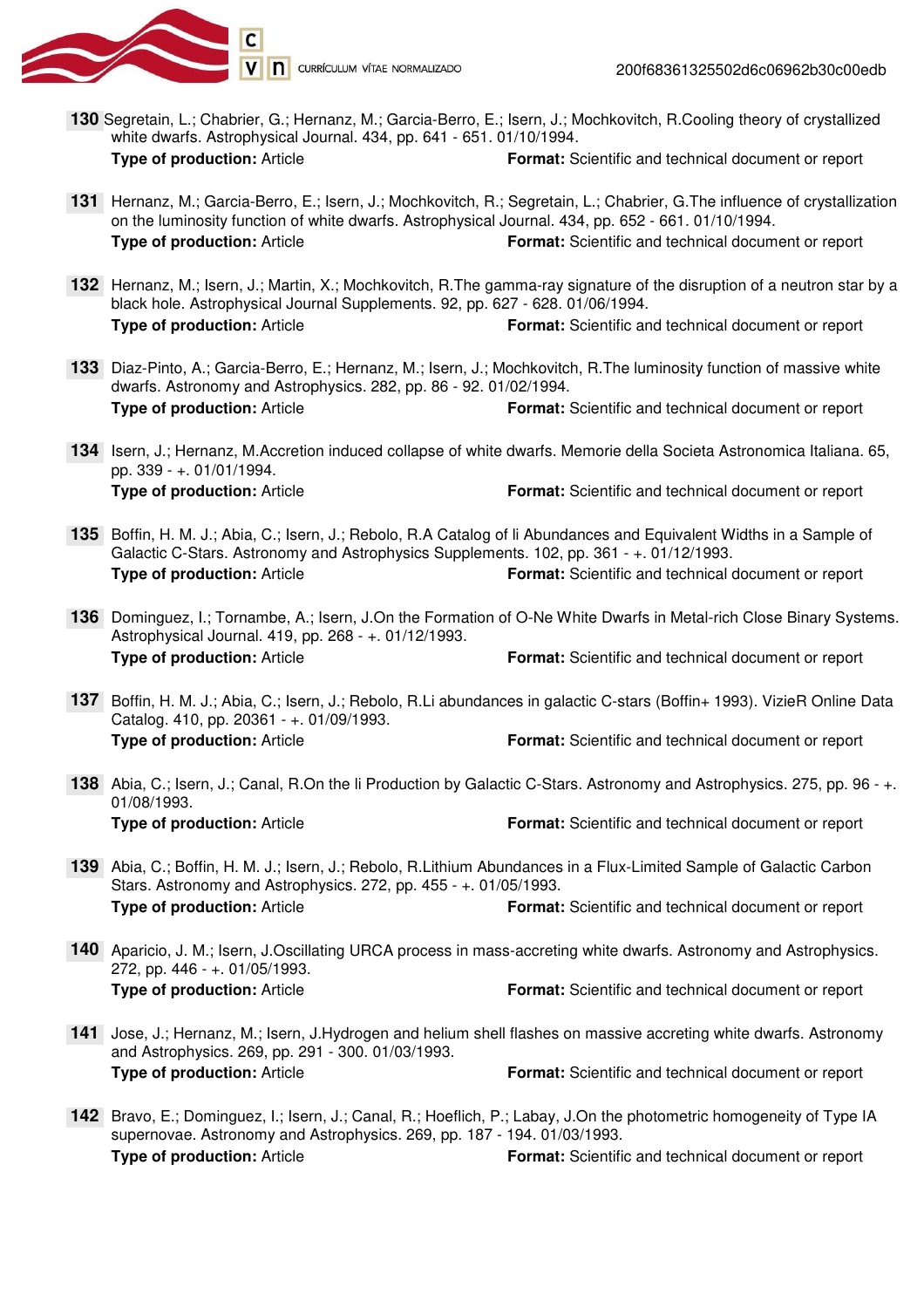

- **143** Bravo, E.; Isern, J.; Canal, R.The contribution of Type IA supernovae to the galactic iron abundances. Astronomy and Astrophysics. 270, pp. 288 - 296. 01/03/1993. **Type of production:** Article **Format:** Scientific and technical document or report
- 144 Mochkovitch, R.; Hernanz, M.; Isern, J.; Martin, X.Gamma-ray bursts as collimated jets from neutron star/black hole mergers. Nature. 361, pp. 236 - 238. 01/01/1993. **Type of production:** Article **Format:** Scientific and technical document or report
- Canal, R.; Isern, J.; Labay, J.The quasi-static evolution of ONeMg cores Explosive ignition densities and the **145** collapse/explosion alternative. Astrophysical Journal Letters. 398, pp. L49 - L52. 01/10/1992. **Type of production:** Article **Format:** Scientific and technical document or report
- 146 Bravo, E.; Isern, J.; Canal, R.; Labay, J.On the contribution of Ne-22 to the synthesis of Fe-54 and Ni-58 in thermonuclear supernovae. Astronomy and Astrophysics. 257, pp. 534 - 538. 01/04/1992. **Type of production:** Article **Format:** Scientific and technical document or report
- Abia, C.; Boffin, H. M. J.; Isern, J.; Rebolo, R.IY Hya A new super Li-rich carbon star. Astronomy and **147** Astrophysics. 245, pp. L1 - L4. 01/05/1991. **Type of production:** Article **Format:** Scientific and technical document or report
- 148 Isern, J.; Canal, R.; Labay, J. The outcome of explosive ignition of ONeMg cores Supernovae, neutron stars, or 'iron' white dwarfs?. Astrophysical Journal Letters. 372, pp. L83 - L86. 01/05/1991. **Type of production:** Article **Format:** Scientific and technical document or report
- Abia, C.; Canal, R.; Isern, J.On the O/Fe versus Fe/H relationship and the progenitors of type I supernovae. **149** Astrophysical Journal. 366, pp. 198 - 202. 01/01/1991. **Type of production:** Article **Format:** Scientific and technical document or report
- 150 Isern, J.; Hernanz, M.; Mochkovitch, R.; Garcia-Berro, E. The role of the minor chemical species in the cooling of white dwarfs. Astronomy and Astrophysics. 241, pp. L29 - L32. 01/01/1991. **Type of production:** Article **Format:** Scientific and technical document or report
- Abia, C.; Canal, R.; Isern, J.The early nucleosynthesis of O and Fe. Astrophysics and Space Science. 170, pp. 361 **151** - 365. 01/08/1990. **Type of production:** Article **Format:** Scientific and technical document or report
- 152 Jose, J.; Hernanz, M.; Isern, J.A Two-Zone Model for the Study of Nuclear Shell Burning on Accreting White Dwarfs. Astrophysics and Space Science. 169, pp. 193 - +. 01/07/1990. **Type of production:** Article **Format:** Scientific and technical document or report
- Garcia, D.; Labay, J.; Canal, R.; Isern, J.Dynamical instability in accreting white dwarfs. Astrophysics and Space **153** Science. 169, pp. 25 - 29. 01/07/1990. **Type of production:** Article **Format:** Scientific and technical document or report
- 154 Bravo, E.; Isern, J.; Canal, R.; Labay, J.Nucleosynthesis in SNIa. Astrophysics and Space Science. 169, pp. 19 -24. 01/07/1990. **Type of production:** Article **Format:** Scientific and technical document or report
- 155 Hernanz, M.; Isern, J.; Canal, R.; Labay, J.Precollapse evolution of accreting CO white dwarfs. Astrophysics and Space Science. 169, pp. 171 - 175. 01/07/1990. **Type of production:** Article **Format:** Scientific and technical document or report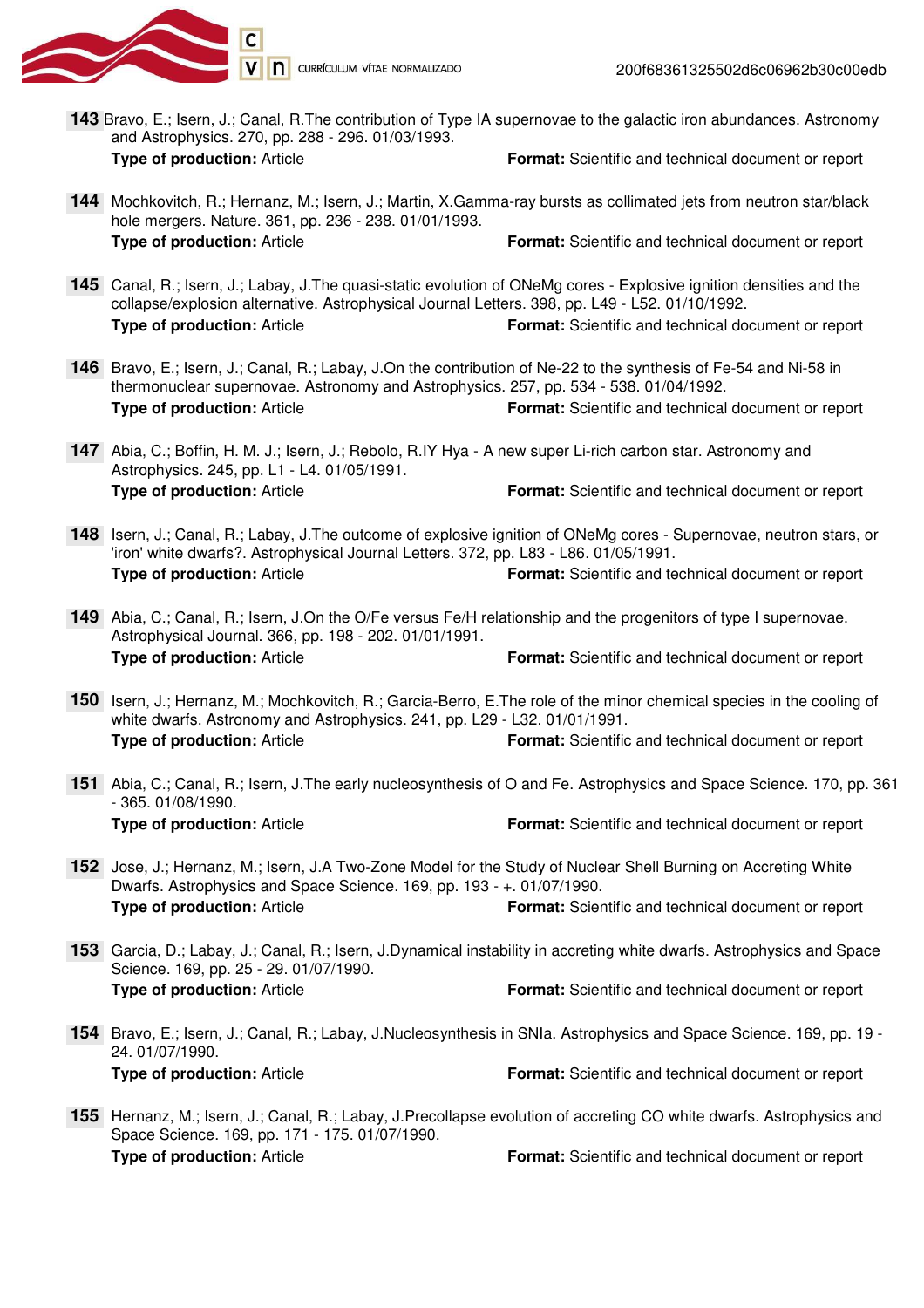

200f68361325502d6c06962b30c00edb

- **156** Mochkovich, R.; Hernanz, M.; Isern, J.; Garcia-Berro, E.The luminosity function of halo white dwarfs. Astrophysics and Space Science. 169, pp. 199 - 202. 01/07/1990. **Type of production:** Article **Format:** Scientific and technical document or report
- Mochkovitch, R.; Garcia-Berro, E.; Hernanz, M.; Isern, J.; Panis, J. F.Theoretical luminosity functions for halo white **157**dwarfs. Astronomy and Astrophysics. 233, pp. 456 - 461. 01/07/1990. **Type of production:** Article **Format:** Scientific and technical document or report
- Canal, R.; Garcia, D.; Isern, J.; Labay, J.Can C + O white dwarfs form neutron stars?. Astrophysical Journal **158** Letters. 356, pp. L51 - L53. 01/06/1990. **Type of production:** Article **Format:** Scientific and technical document or report
- Canal, R.; Isern, J.; Labay, J.The origin of neutron stars in binary systems. Annual Review of Astronomy and **159** Astrophysics. 28, pp. 183 - 214. 01/01/1990. **Type of production:** Article **Format:** Scientific and technical document or report
- 160 Battaner, E.; Florido, E.; Isern, J.Magnetic fields and chemical evolution in the disk of the Milky Way. Astrophysics and Space Science. 162, pp. 35 - 46. 01/12/1989. **Type of production:** Article **Format:** Scientific and technical document or report
- 161 Isern, J.; Lopez, R.; Simonneau, E.Type I supernovae as distance indicators. Astrophysics and Space Science. 157, pp. 315 - 318. 01/07/1989. **Type of production:** Article **Format:** Scientific and technical document or report
- 162 Simonneau, E.; Isern, J.; Lopez, R.Radiative transfer in supernova-like envelopes Curvature and diffusion effects. Astronomy and Astrophysics. 208, pp. 166 - 170. 01/01/1989. **Type of production:** Article **Format:** Scientific and technical document or report
- Canal, R.; Lopez, R.; Isern, J.On the intrinsic differences among type IA supernovae. Astrophysical Journal **163** Letters. 330, pp. L113 - L115. 01/07/1988. **Type of production:** Article **Format:** Scientific and technical document or report
- Garcia-Berro, E.; Hernanz, M.; Isern, J.; Mochkovitch, R.Properties of high-density binary mixtures and the age of **164** the universe from white dwarf stars. Nature. 333, pp. 642 - 644. 01/06/1988. **Type of production:** Article **Format:** Scientific and technical document or report
- Garcia-Berro, E.; Hernanz, M.; Mochkovitch, R.; Isern, J.Theoretical white-dwarf luminosity functions for two phase **165** diagrams of the carbon-oxygen dense plasma. Astronomy and Astrophysics. 193, pp. 141 - 147. 01/03/1988. **Type of production:** Article **Format:** Scientific and technical document or report
- 166 Isern, J.; Lopez, R.; Simonneau, E.A Simple Treatment of the Problem of Radiative Transfer in Supernova-Like Envelopes. Lecture Notes in Physics. 305, pp. 436 - +. 01/01/1988. **Type of production:** Article **Format:** Scientific and technical document or report
- 167 Isern, J.; Canal, R.; Garcia, D.; Garcia-Berro, E.; Hernanz, M.Cold C+O white dwarfs and neutron stars. Advances in Space Research. 8, pp. 703 - 706. 01/01/1988. **Type of production:** Article **Format:** Scientific and technical document or report
- 168 Isern, J.; Lopez, R.; Simonneau, E.; Dominguez, I.Radiative transfer in explosive phenomena in compact objects. Advances in Space Research. 8, pp. 699 - 702. 01/01/1988. **Type of production:** Article **Format:** Scientific and technical document or report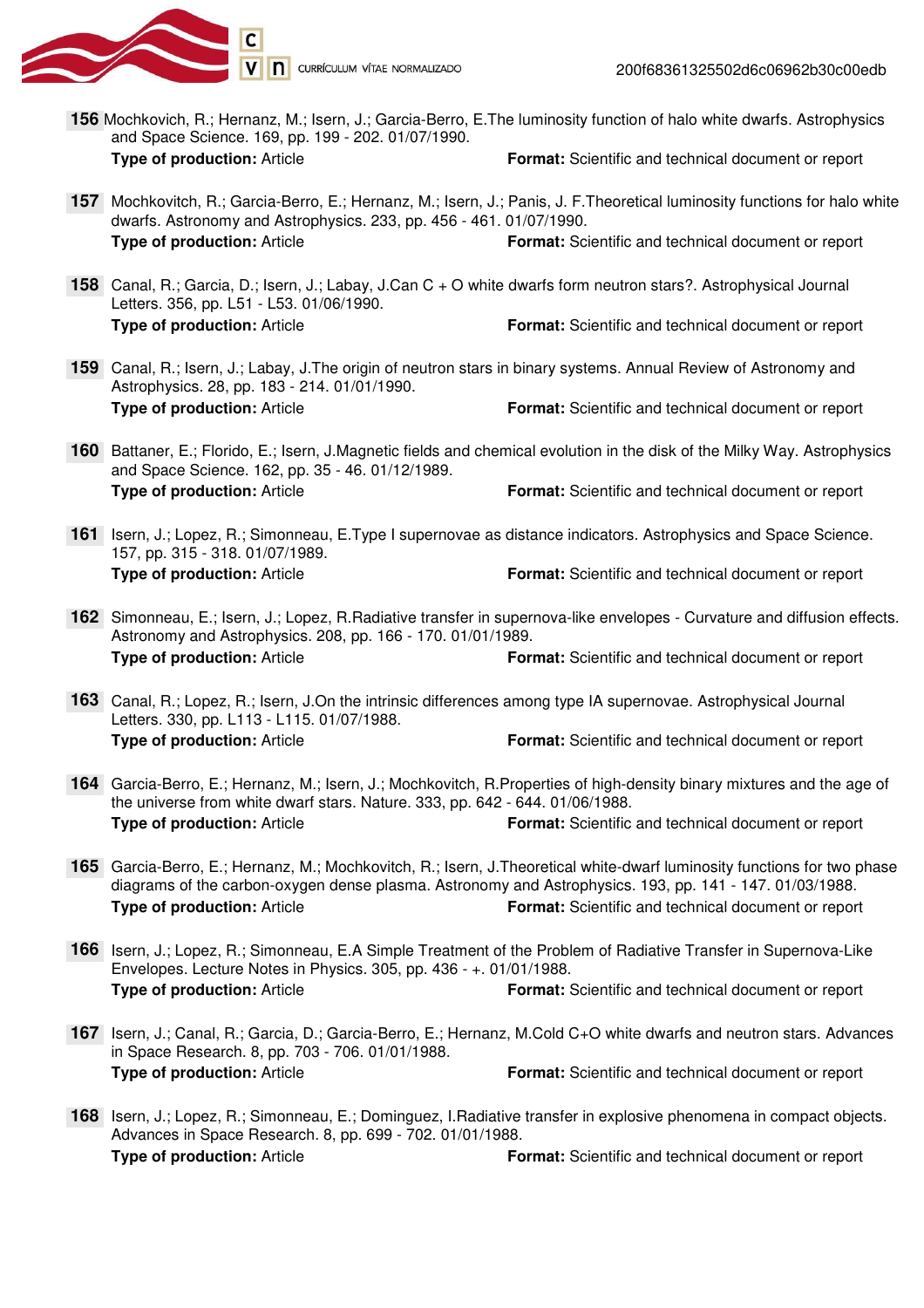

- **169** Garcia-Berro, E.; Hernanz, M.; Mochkovitch, R.; Isern, J.The White Dwarf Luminosity Function and the Phase Diagram of the Carbon-Oxygen Dense Plasma. Lecture Notes in Physics. 305, pp. 88 - +. 01/01/1988. **Type of production:** Article **Format:** Scientific and technical document or report
- 170 Hernanz, M.; Isern, J.; Canal, R.; Labay, J.; Mochkovitch, R.The final stages of evolution of cold, mass-accreting white dwarfs. Astrophysical Journal. 324, pp. 331 - 344. 01/01/1988. **Type of production:** Article **Format:** Scientific and technical document or report
- Lopez, R.; Simonneau, E.; Isern, J.Model atmospheres for type I supernovae Curvature effects. Astronomy and **171** Astrophysics. 184, pp. 249 - 255. 01/10/1987. **Type of production:** Article **Format:** Scientific and technical document or report
- 172 Isern, J.; Canal, R.; Garcia-Berro, E.; Hernanz, M.; Labay, J.Collapse of white dwarfs in low mass binary systems.Revista Mexicana de Astronomía y Astrofísica. 14, pp. 260 - 264. 01/05/1987. **Type of production:** Article **Format:** Scientific and technical document or report
- Canal, R.; Isern, J.; Labay, J.Type i Supernova Models. Revista Mexicana de Astronomía y Astrofísica. 14, pp. 245 **173** - +. 01/05/1987. **Type of production:** Article **Format:** Scientific and technical document or report
- 174 Isern, J.; Canal, R.; Hernanz, M.; Labay, J.Accretion-induced collapse of old white dwarfs. Astrophysics and Space Science. 131, pp. 665 - 669. 01/03/1987. **Type of production:** Article **Format:** Scientific and technical document or report
- Lopez, R.; Labay, J.; Isern, J.; Canal, R.Explosion of white dwarfs. Astrophysics and Space Science. 131, pp. 413 **175** - 417. 01/03/1987. **Type of production:** Article **Format:** Scientific and technical document or report
- 176 Isern, J.; Hernanz, M.; Canal, R.; Labay, J.; Mochkovitch, R.The origin of QPO sources. Astronomy and Astrophysics. 172, pp. L23 - L25. 01/01/1987. **Type of production:** Article **Format:** Scientific and technical document or report
- Lopez, R.; Isern, J.; Labay, J.; Canal, R.Observational Constraints to Theoretical Models for Type i Supernovae. **177** Revista Mexicana de Astronomía y Astrofísica. 13, pp. 41 - +. 01/06/1986. **Type of production:** Article **Format:** Scientific and technical document or report
- Lopez, R.; Isern, J.; Labay, J.; Canal, R.Observational implications of the explosion of white dwarfs. Astronomy **178** and Astrophysics. 155, pp. 1 - 5. 01/01/1986. **Type of production:** Article **Format:** Scientific and technical document or report
- 179 Isern, J.; Labay, J.; Canal, R.Solid white dwarfs as Type I supernova progenitors. Nature. 309, pp. 431 +. 01/05/1984. **Type of production:** Article **Format:** Scientific and technical document or report
- 180 Isern, J.; Labay, J.; Hernanz, M.; Canal, R.Collapse and explosion of white dwarfs. I Precollapse evolution. Astrophysical Journal. 273, pp. 320 - 329. 01/10/1983. **Type of production:** Article **Format:** Scientific and technical document or report
- 181 Bravo, E.; Isern, J.; Labay, J.; Canal, R.Oxygen neutronization in accreting white dwarfs. Astronomy and Astrophysics. 124, pp. 39 - 42. 01/07/1983. **Type of production:** Article **Format:** Scientific and technical document or report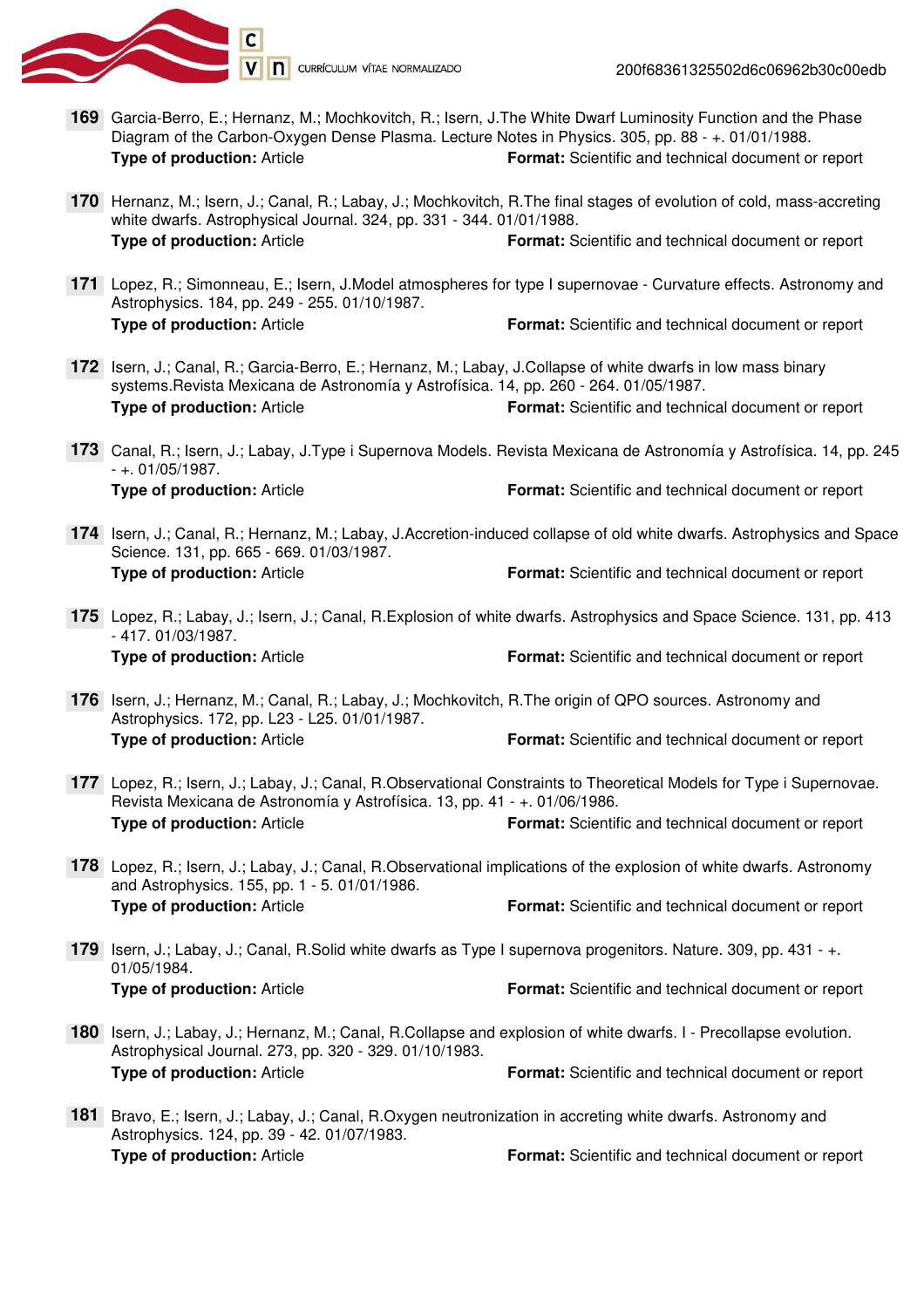

- Labay, J.; Canal, R.; Isern, J.Solid white dwarfs, neutron stars, and type I supernovae. Astronomy and **182**Astrophysics. 117, pp. L1 - L4. 01/01/1983. **Type of production:** Article **Format:** Scientific and technical document or report
- Canal, R.; Isern, J.; Labay, J.A new model for white dwarf supernovae. Nature. 296, pp. 225 +. 01/03/1982. **183 Type of production:** Article **Format:** Scientific and technical document or report
- Canal, R.; Isern, J.; Labay, J.White dwarfs and supernovae. Academie des Sciences de Paris, Comptes Rendus. **184** 293, pp. 441 - 443. 01/10/1981. **Type of production:** Article **Format:** Scientific and technical document or report
- Canal, R.; Isern, J.; Labay, J.Neutron star formation by collapse of white dwarfs. Space Science Reviews. 27, pp. **185** 595 - 600. 01/12/1980. **Type of production:** Article **Format:** Scientific and technical document or report
- Canal, R.; Isern, J.; Labay, J.The collapse of carbon-oxygen white dwarfs. Astrophysical Journal Letters. 241, pp. **186** L33 - L36. 01/10/1980. **Type of production:** Article **Format:** Scientific and technical document or report
- Canal, R.; Isern, J.; Sanahuja, B.Spallative origin of lithium in the weak G-band stars. Astrophysical Journal. 235, **187** pp. 504 - 507. 01/01/1980. **Type of production:** Article **Format:** Scientific and technical document or report
- Canal, R.; Isern, J.; Sanahuja, B.The ratio of Li-6 to Li-7 in the atmospheres of carbon stars. Astrophysical Journal. **188** 220, pp. 606 - 608. 01/03/1978. **Type of production:** Article **Format:** Scientific and technical document or report
- Canal, R.; Isern, J.; Sanahuia, B.Synthesis of Lithium by Spallation Reactions in Red-Giant Stars. Astrophysical **189** Journal. 214, pp. 189 - 195. 01/05/1977. **Type of production:** Article **Format:** Scientific and technical document or report
- Canal, R.; Isern, J.; Sanahuja, B.Low-energy nucleosynthesis of lithium, beryllium, and boron. Astrophysical **190** Journal. 200, pp. 646 - 652. 01/09/1975. **Type of production:** Article **Format:** Scientific and technical document or report

## Work presented in conferences at the national or international level

- **Title:** What are white dwarfs telling us about the evolution of the Galaxy **1 Name of the conference:** Chemical evolution in the Universe: the next 30 years **Type of participation:** Invited speaker **City:** Castiglione della Pescaia (Italy), **Date:** 15/09/2013 Isern, J.
- **Title:** The double degenerate scenario for SNIa **2 Name of the conference:** The Golden Age of Cataclysmic Variables and Related OIbjects - II **Type of participation:** Invited speaker **City:** Palermo, Sicilia, Italy **Date:** 08/09/2013 Isern, J.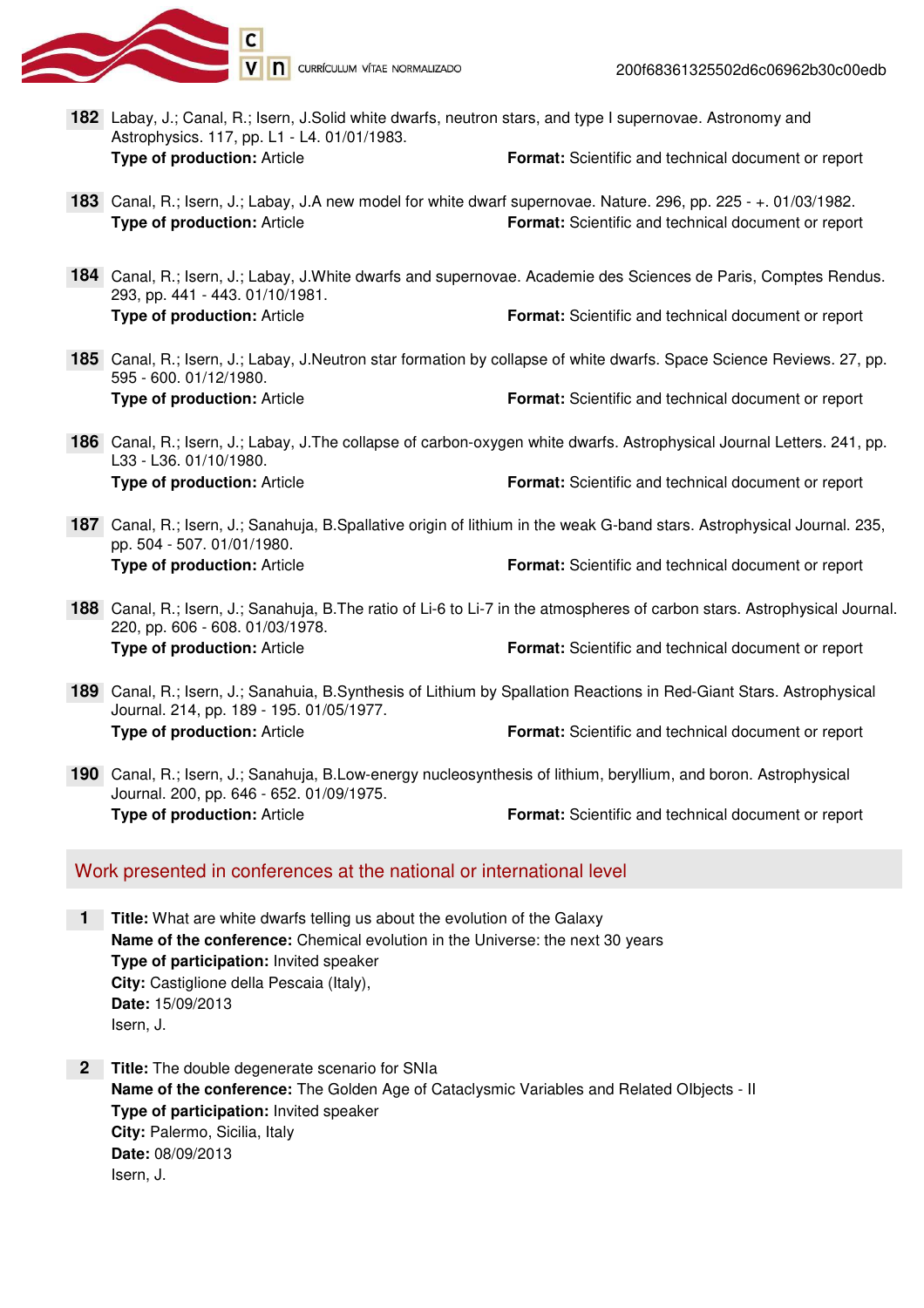

 **3 Title:** Gamma rays from Type Ia supernovae **Name of the conference:** Scientific perspectives in the MeV domain

**Type of participation:** Invited speaker **City:** Paris, **Date:** 13/01/2013 Isern, J.

 **4 Title:** Observation of SN2011fe with INTEGRAL **Name of the conference:** 9th INTEGRAL Workshop **Type of participation:** Invited speaker **City:** Paris, France **Date:** 15/10/2012 **Organising institution:** European Space Astronomy **Type of institution:** State agency **Centre City:** Paris, France Jordi Isern.

 **5 Title:** Producing Magnetic White Dwarf from Failed Type Ia Supernovae **Name of the conference:** Supernovae Illuminating the Universe: from Individuals to Populations **Type of participation:** Others **City:** Garching, **Date:** 10/09/2012 Kulebi, B.; Eksi, K. Y.; Lorén-Aguilar, P.; Isern, J.; García-Berro, E.

 **6 Title:** Evolution of debris disks around magnetic white dwarfs **Name of the conference:** EUROWD 2012 **Type of participation:** Speaker **City:** Krakow, Poland **Date:** 13/08/2012 **Publication in conference proceedings:** Yes Kulebi, B.; Eksi, K. Y.; Lorén-Aguilar, P.; García-Berro, E.; Isern, J.

 **7 Title:** The impact of mergers on the mass distribution of white dwarfs **Name of the conference:** EUROWD12 **Type of participation:** Speaker **Date:** 11/08/2012 Isern, J.

 **8 Title:** Axion cooling of white dwarfs **Name of the conference:** 8th Patras Workshop on Axions, Wimps and Wisps **Type of participation:** Invited speaker **Date:** 17/07/2012 Isern, J.

**9 Title:** A ballom borne Cadmium Telluride micro-Spectrometers Polarimeter for hard X ray astronomy **Name of the conference:** 39th COPSPAR Scientific Assembly, 14-22 July, Mysore, India **Type of participation:** Others **Date:** 14/07/2012 Caroli, E.; Álvarez, J. M.; Áuricchio, N.; Budtz-Jorgersen, C.; Curado da Silva, R. M.; Del Sordo, S.; Ferrando, P.; Limousin, O.; Gálvez, J.; Laurent, P.; Hernanz, M.; Isern, J.; et. al.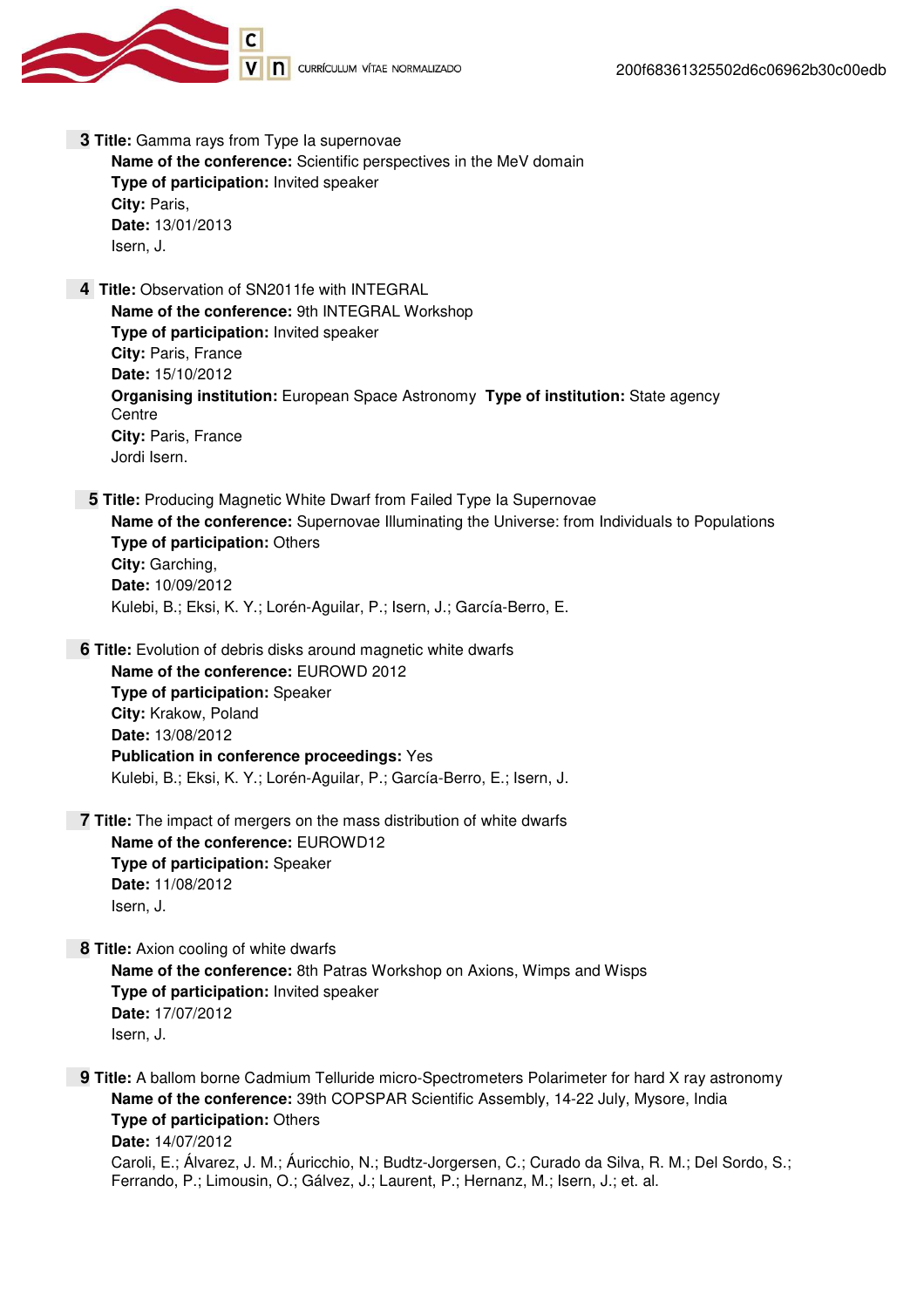



 **10 Title:** White dwarf cooling sequences and cosmochronology

**Name of the conference:** 40th Liege Astrophysical International Colloquium **Type of participation:** Invited speaker **City:** Liege, **Date:** 09/07/2012 Isern, J.

 **11 Title:** White dwarf as physical laboratories: the axion case **Name of the conference:** 7th Patras Workshop on axions, wimps and WISPs **Type of participation:** Speaker **City:** Mykonos (Greece), **Date:** 26/06/2011 Isern, J.

**12 Title:** Type Ia supernovae and the DD scenario **Name of the conference:** Advances in Computational Astrophysics, methods, tools and outcome **Type of participation:** Invited speaker **Date:** 14/06/2011 Isern, J.

**13 Title:** Research and development of a gamma-ray imaging spectrometer in the MeV range in Barcelona **Name of the conference:** Society of Photo-Optical Instrumentation Engineers (SPIE) Conference Series **Type of participation:** Others

**City:** San Diego, **Date:** 27/06/2010 Álvarez, J. M.; Gálvez, J.; Hernanz, M.; Isern, J.; Lozano, M.; Pellegrini, G.; Chmeissani, M.; Cabruja, E.; Ullán, M."Society of Photo-Optical Instrumentation Engineers (SPIE) Conference Series (2010), vol. 7732, series. Presented at the Society of Photo-Optical Instrumentation Engineers (SPIE) Conference".

 **14 Title:** Imaging detector development for nuclear astrophysics using pixelated CdTe **Name of the conference:** Technology and Instrumentation in Particle Physics (TIPP09) **Type of participation:** Others **City:** Tsukuba, Japan, **Date:** 12/03/2009 Alvarez, J. M.; Gálvez, J.; Hernanz, M.; Isern, J.; Lozano, M.; Pellegrini, G.; Chmeissani, M."vol. 623, num. 1, pages 434 - 436".

 **15 Title:** CdTe detector in Barcelona

**Name of the conference:** Joint Gamma-Ray Mission Meeting 2009 **Type of participation:** Speaker **City:** ISAS/JAXA, Sagamihara Campus (Japan), **Date:** 10/03/2009 Hernanz, M.; Alvarez, J. M.; Gálvez, J.; Isern, J.

 **16 Title:** Prospects for observing SNIa

**Name of the conference:** Joint Gamma-Ray Mission Meeting 2009 **Type of participation:** Speaker **City:** ISAS/JAXA, Sagamihara Campus (Japan), **Date:** 10/03/2009 Isern, J.; Hernanz, M.; Bravo, E.; Hirschmann, A."viewgraphs on the web".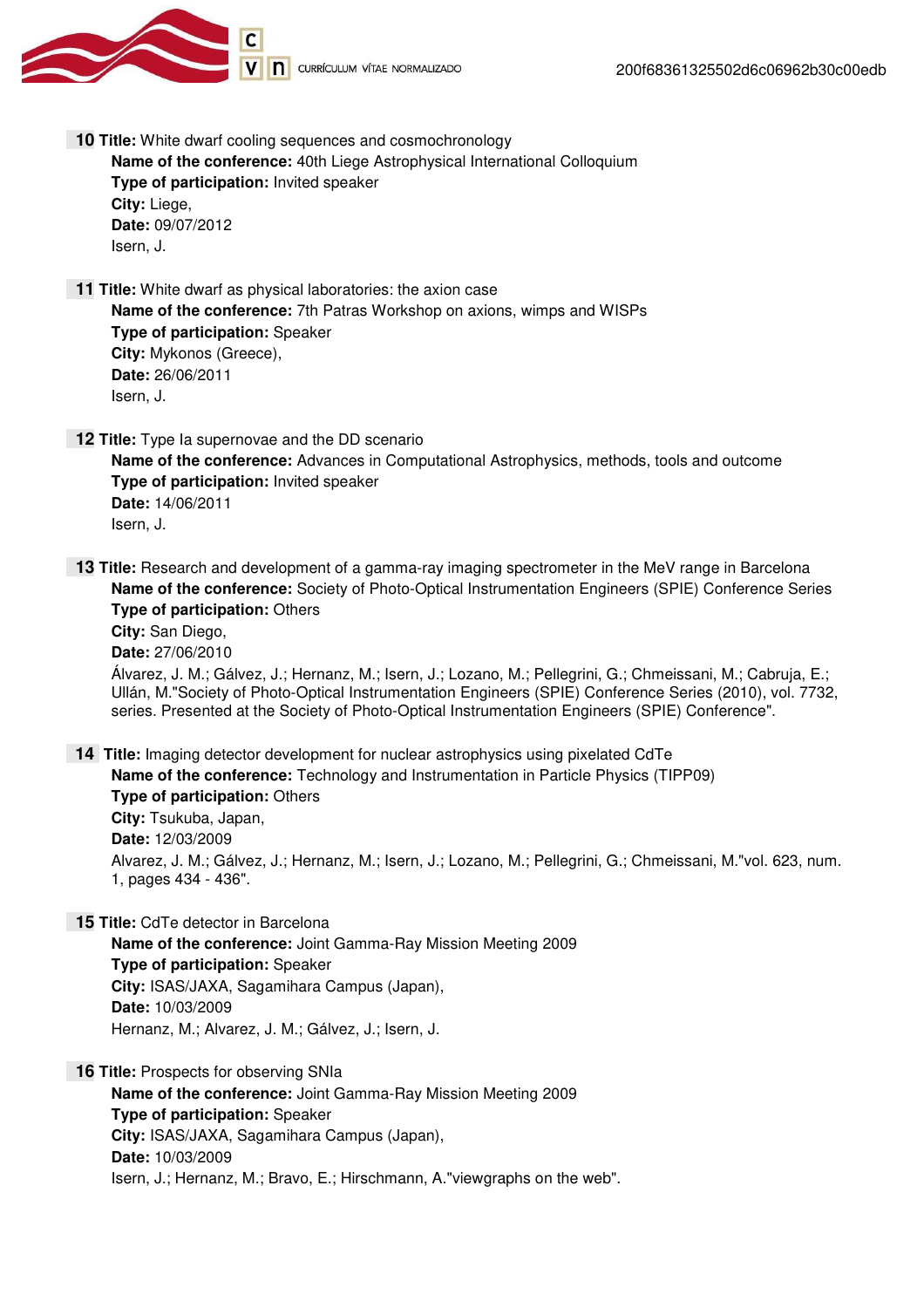

 **17 Title:** Stellar chronology with white dwarfs in wide binaries **Name of the conference:** The Ages of Stars. IAU Symposium 258 **Type of participation:** Speaker **City:** Baltimore, **Date:** 13/10/2008 Catalán, S.; Garcés, A.; Ribas, I.; Isern, J.; García-Berro, E."Eds. E. E. Mamajek D. R. Soderblom, R. F. G. W. and., IAU Symposium (2009), vol. 258, series. IAU Symposium, pages 307-314".  **18 Title:** OAdM observatory: towards fully unattended control **Name of the conference:** Reunión Científica de la Sociedad Española de Astronomía **Type of participation:** Others **City:** Santander, **Date:** 07/07/2008 Colomé, J.; Ribas, I.; Fernández, D.; Francisco, X.; Isern, J.; Palau, X.; Torra, J. **19 Title:** Testing the initial-final mass relationship of white dwarfs **Name of the conference:** VIII Reunión Científica de la Sociedad Española de Astronomía **Type of participation:** Speaker **City:** Santander, **Date:** 07/07/2008 Catalán, S.; Isern, J.; García-Berro, E.; Ribas, I."vol. 172, num. 1, pages 012007-+".  **20 Title:** Axions and the white dwarf luminosity function **Name of the conference:** 16th European White Dwarf Workshop **Type of participation:** Speaker **City:** Barcelona, **Date:** 30/06/2008 Isern, J.; Catalán, S.; García-Berro, E.; Torres, S."Journal of Physics Conference Proceedings (JPCS)".  **21 Title:** Testing the initial-final mass relationship of white dwarfs **Name of the conference:** 16th European White Dwarf Workshop **Type of participation:** Speaker **City:** Barcelona, **Date:** 30/06/2008 Catalán, S.; Isern, J.; García-Berro, E.; Ribas, I."vol. 172, num. 1, pages 012007-+".  **22 Title:** OAdM robotic observatory: solutions for an unattended small-class observatory **Name of the conference:** SPIE Astronomical Telescopes and Instrumentation 2008 **Type of participation:** Others **City:** Marseille, **Date:** 23/06/2008 Colomé, J.; Ribas, I.; Fernandez, D.; Francisco, X.; Isern, J.; Palau, X.; Torra, J."Eds. Bridger, A. and Radziwill, N. M., Proc. SPIE: Advanced Software and Control for Astronomy II (2008), vol. 7019, num. 1, pages 70192K".  **23 Title:** Infrared Observations of Supernovae with IRAIT at Dome C **Name of the conference:** 2nd ARENA Conference The Astrophysical Science Cases at Dome C **Type of participation:** Others **City:** Potsdam (Germany), **Date:** 17/09/2007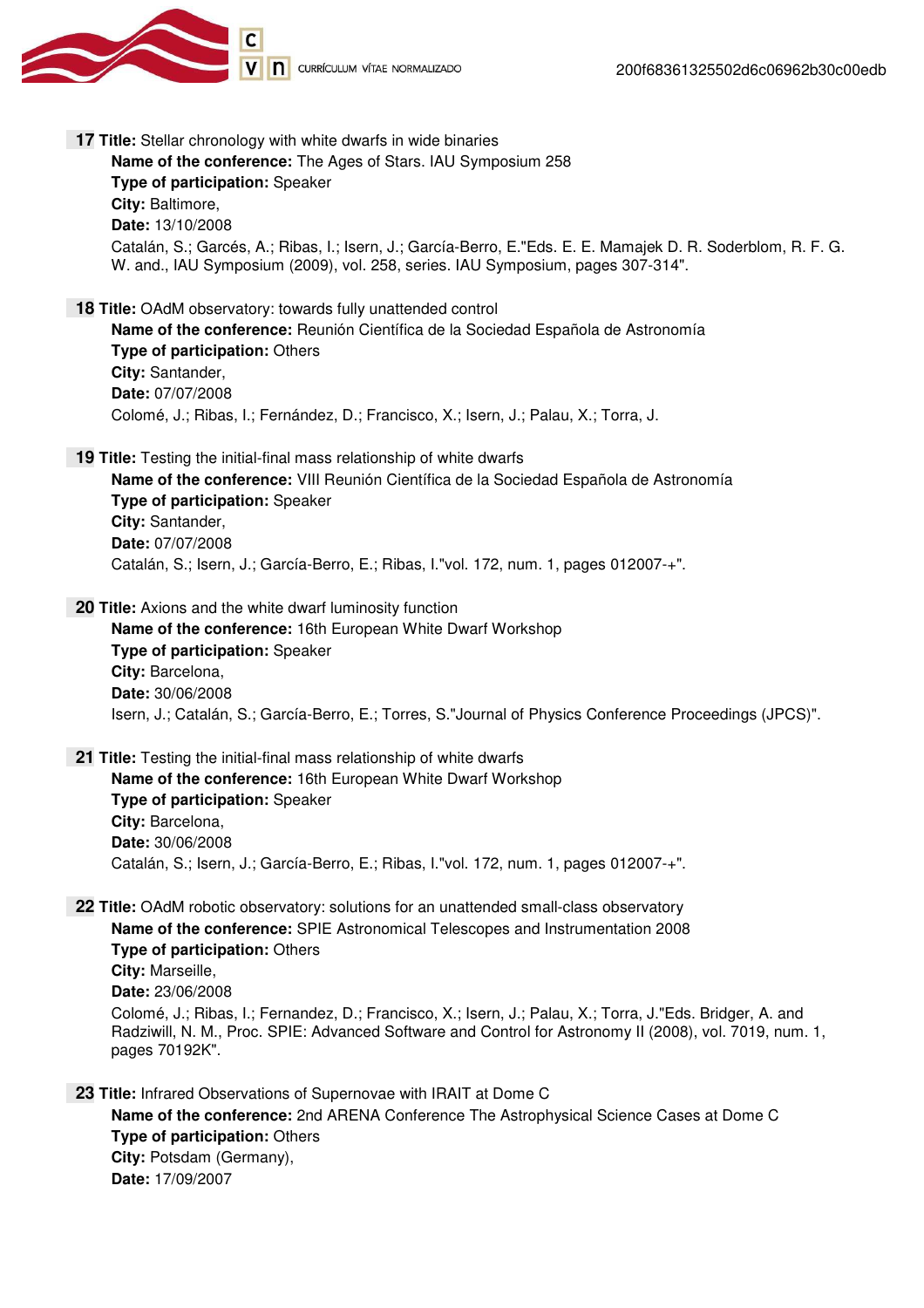

Abia, C.; Dominguez, I.; Dolci, M.; Straniero, O.; Isern, J.; Colomé, J.; Busso, M.; Tosti, G."Eds. Zinnecker, H. and Epchtein, N. and Rauer, H., EAS Publications Series (2008), vol. 33, series. EAS Publications Series, pages 239-242".

 **24 Title:** Moving Optical Systems of IRAIT: Design and Construction

**Name of the conference:** 1st ARENA Conference on "Large Astronomical Infrastructures at CONCORDIA, prospects and constraints for Antarctic Optical/IR Astronomy" **Type of participation:** Others **City:** Roscoff (France), **Date:** 16/10/2006 Colomé, J.; Ábia, C.; Domínguez, I.; Isern, J.; Tosti, G.; Busso, M.; Nucciarelli, G.; Roncella, F.; Straniero, O.; Dolci, M."EAS Publications Series (2007), vol. 25, series. EAS Publications Series, pages 221-224".

 **25 Title:** Evolution of Stable and Unstable Galactic Disks **Name of the conference:** VII Reunión Científica de la Sociedad Española de Astronomía **Type of participation:** Others **City:** Barcelona, **Date:** 12/09/2006

Artigas, A.; Burkert, A.; Isern, J.; Bravo, E.

 **26 Title:** The initial-final mass relationship of white dwarfs in common proper motion pairs **Name of the conference:** VII Reunión Científica de la Sociedad Española de Astronomía **Type of participation:** Speaker **City:** Barcelona, **Date:** 12/09/2006 Catalán, S.; Ribas, I.; Isern, J.; García-Berro, E.; Allende Prieto, C.

 **27 Title:** The IFMR of white dwarfs in common proper motion pairs and open clusters. **Name of the conference:** IAU General Assembly, Symposium 240: Binary Stars as Critical Tools and Tests in Contemporary Astrophysics **Type of participation:** Speaker **City:** Prague, Czech Republic, **Date:** 22/08/2006 Catalán, S.; Ribas, I.; Isern, J.; García-Berro, E.; Allende Prieto, C.

**28 Title:** Design and construction of the moving optical systems of IRAIT **Name of the conference:** International Astronomy Union XXVI General Assembly **Type of participation:** Others **City:** Prague, **Date:** 14/08/2006 Colomé, J.; Abia, C.; Domínguez, I.; Isern, J.; Tosti, G.; Busso, M.; Nucciarelli, G.; Roncella, F.; Straniero, O.; Dolci, M."IAU Proceedings - Highlights of Astronomy (2007), vol. 14, pages 702-704".

 **29 Title:** The initial-final mass relationship of white dwarfs in common proper motion pairs **Name of the conference:** 15th European White Dwarf Workshop **Type of participation:** Others **City:** University of Leicester, Department of Physics and Astronomy, **Date:** 07/08/2006 Catalán, S.; Ribas, I.; Isern, J.; García-Berro, E.; Allende Prieto, C.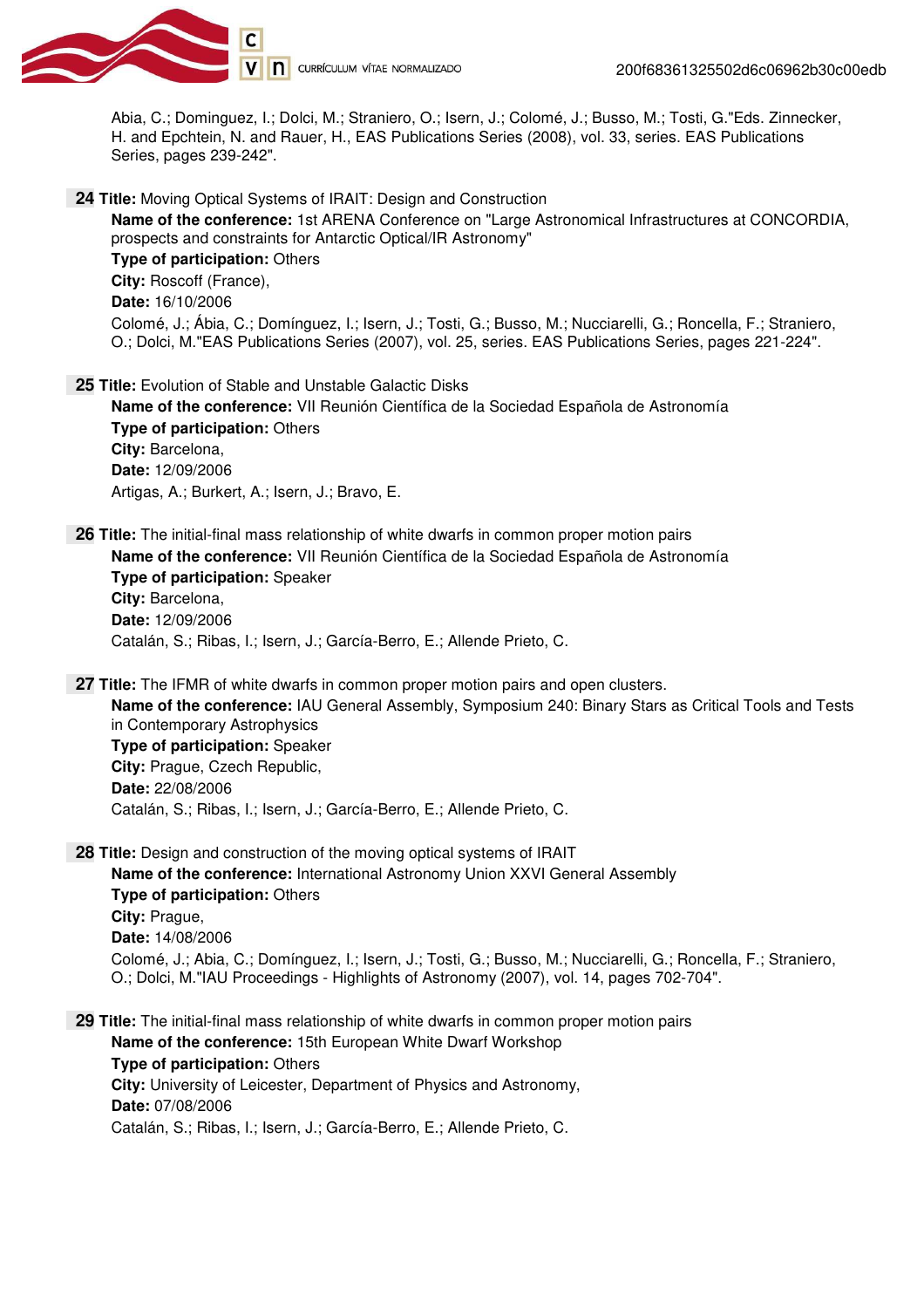

V n currículum vítae normalizado

 **30 Title:** The International Robotic Antarctic Infrared Telescope (IRAIT)

**Name of the conference:** SPIE, Ground-based and Airborne Telescopes **Type of participation:** Speaker **City:** Orlando, **Date:** 23/05/2006 Tosti, G.; Straniero, O.; Abia, C.; Isern, J.; Colomé, J."Ground-based and Airborne Telescopes. Edited by Stepp, Larry M.. Proceedings of the SPIE, Volume 6267, pp. (2006). (2006)".  **31 Title:** Models and observation of high energy emission from stellar explosions: novae and type Ia supernovae **Name of the conference:** 39TH ESLAB Symposium on Trends in Space Science and Cosmic Vision 2020 **Type of participation:** Others **City:** Noordwijk (Netherlands), **Date:** 19/04/2005 Hernanz, M.; Isern, J.; Hirschmann, A.; Bravo, E.; José, J."Eds. Favata, F. and Sanz-Forcada, J. and

Giménez, A. and Battrick, B., ESA SP-598: 39TH ESLAB Symposium on Trends in Space Science and Cosmic Vision 2020 (2005), pages 351-+".

 **32 Title:** White dwarfs in the Alhambra Survey

**Name of the conference:** 14th European White Dwarf Workshop **Type of participation:** Others **City:** Institute of Theoretical Physics and Astrophysics, University of Kiel, Germany, **Date:** 19/07/2004 Catalán, S.; Isern, J.; García-Berro, E.; Torres, S.; The Alhambra Team.

 **33 Title:** IRAIT, Observatorio robótico en la Antártida

**Name of the conference:** I Reunión Nacional de Astrofísica Robótica **Type of participation:** Speaker **City:** Mazagón (Huelva), **Date:** 24/05/2004 Colomé, J.; Ábia, C.; Domínguez, I.; Isern, J."Eds. Castro-Tirado, A.J. and de la Morena, B.A. and Torres, J., Astrofísica Robótica en España (2005), pages 213-227".

 **34 Title:** Future INTEGRAL Observations of Classical Novae

**Name of the conference:** Classical Nova Explosions **Type of participation:** Others **City:** Sitges (Barcelona), Spain, **Date:** 20/05/2002 Hernanz, M.; Jean, P.; José, J.; Coc, A.; Starrfield, S.; Truran, J.; Isern, J.; Sala, G.; Giménez, A."Eds. Hernanz, M. and José, J., AIP Conf. Proc. 637: Classical Nova Explosions (2002), pages 435-439".

 **35 Title:** BATSE Observations of Classical Novae **Name of the conference:** Fifth Compton Symposium **Type of participation:** Others **City:** Portsmouth, New Hampshire, USA, **Date:** 15/09/1999 Hernanz, M.; Smith, D. M.; Fishman, J.; Harman, A.; Gomez-Gomar, J.; José, J.; Isern, J.; Jean, P."Eds. McConnell, M. L. and Ryan, J. M., American Institute of Physics Conference Series (2000), pages 82-+".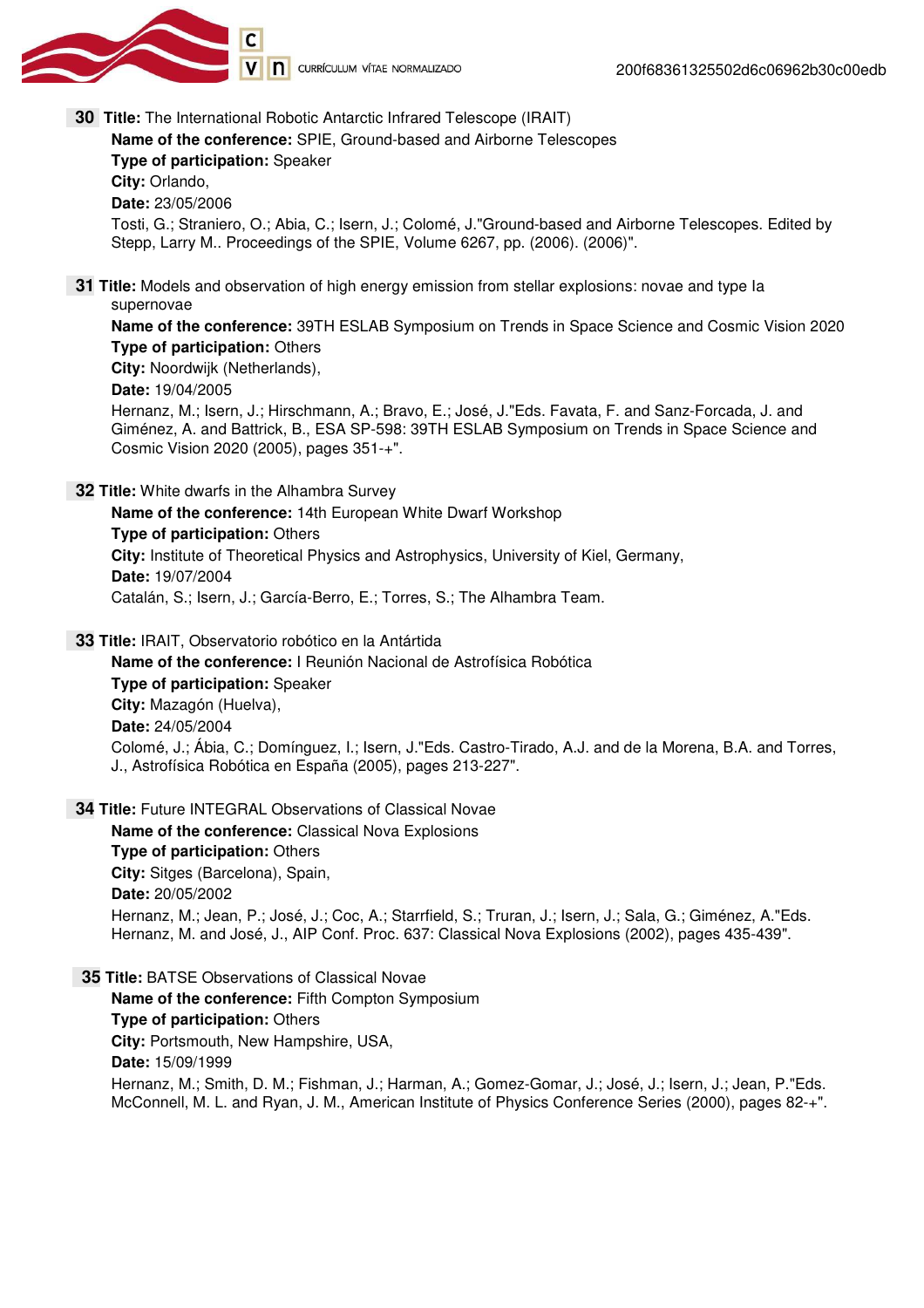

- **Title:** New Theoretical Results Concerning Gamma-Ray Emission from Classical Novae **36Name of the conference:** Fifth Compton Symposium **Type of participation:** Speaker **City:** Williamsburg, Virginia, USA, **Date:** 15/09/1999 Hernanz, M.; José, J.; Coc, A.; Gómez-Gomar, J.; Isern, J."Eds. McConnell, M. L. and Ryan, J. M., American Institute of Physics Conference Series (2000), pages 97-+".
- **Title:** Predictions of Gamma-Ray Emission from Classical Novae and their Detectability by CGRO **37 Name of the conference:** Fourth Compton Symposium **Type of participation:** Others **City:** Williamsburg, Virginia, USA, **Date:** 27/04/1997 Hernanz, M.; Gomez-Gomar, J.; Jose, J.; Isern, J."Eds. Dermer, C. D. and Strickman, M. S. and Kurfess, J. D., AIP Conf. Proc. 410: Proceedings of the Fourth Compton Symposium (1997), pages 1125-+".
- **Title:** Gamma-Ray Emission of Classical Novae **38 Name of the conference:** The Transparent Universe (2nd INTEGRAL Workshop) **Type of participation:** Speaker **City:** St. Malo (France), **Date:** 16/09/1996 Hernanz, M.; Gómez-Gomar, J.; José, J.; Isern, J."Eds. Winkler, C. and Courvoisier, T. J. -. and Durouchoux, P., ESA SP-382: The Transparent Universe (1997), pages 47-+".
- **Title:** The double degenerate population **39 Name of the conference:** 10th European Workshop on White Dwarfs **Type of participation:** Speaker **City:** Sites (Barcelona), **Date:** 17/06/1996 Hernanz, M.; Isern, J.; Salaris, M."Eds. Isern, J. and Hernanz, M. and Garcia-Berro, E., ASSL Vol. 214: White dwarfs (1997), pages 307-+".
- **Title:** Influence of crystallisation on the luminosity function of white dwarfs **40 Name of the conference:** White Dwarfs: Advances in Observation and Theory **Type of event:** Workshop **Type of participation:** Speaker **City:** Leicester, UK, United Kingdom **Date:** 20/07/1992 **Type:** Chapters of books Hernanz, M.; Isern, J.; García-Berro, E.; Mochkovitch, R.; Chabrier, G.; Ségretain, L."Eds. Barstow, M. A., NATO ASIC Proc. 403: White Dwarfs: Advances in Observation and Theory (1993), pages 31-+".